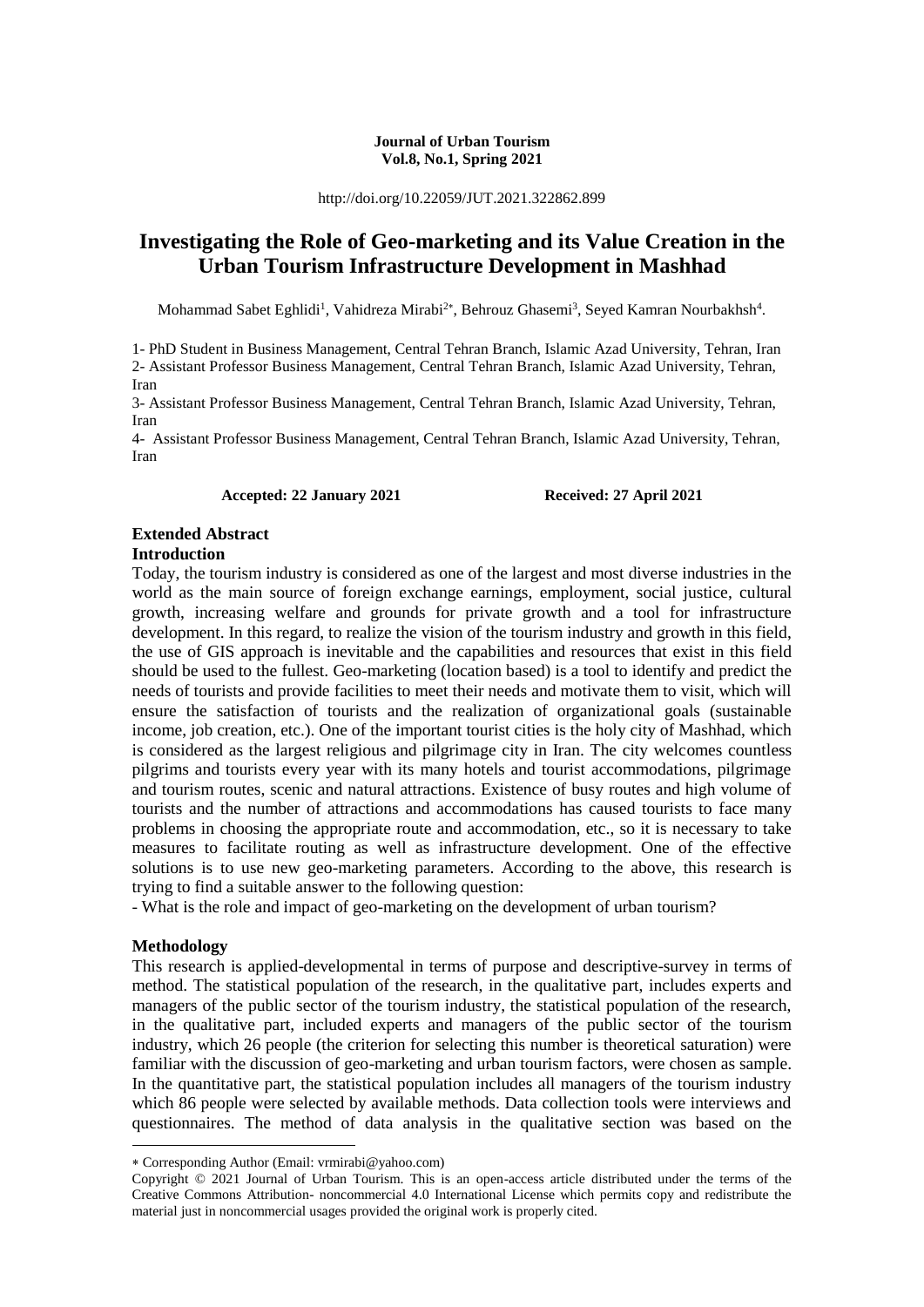Grounded Theory and using coding and categorization. In order to investigate the type of data distribution, Kolmogorov-Smirnov test was used by spss24 software. Structural equation modeling (SEM) with partial least squares (PLS) approach was also exerted to test the hypotheses.

### **Results and discussion**

Using the opinions of the interviewers, the main and sub-categories were calculated as follows: For the main category of causal conditions (geo-marketing identification, launching geomarketing campaigns, upgrading geographic information system (spatial)), contextual conditions (appropriate tourism education from place-based systems, urban branding, structural cohesion of tourism), intervening conditions (characteristics of tourists, environmental factors, infrastructure factors), central category (standardization, promotion of urban tourism, tourists' expectations), strategy (promotion of positioning, promotion of communication channels, value creation), outcome (competitive advantage, welfare and quality of life, sustainable tourism) can be seen that 87 questionnaire indices were identified into six structures. The PLS method was also found to be positive for all variables in the study and the total average of this index is 0.578 which indicates the desired and high quality of the measurement model. The value of the fit index (GOF) is equal to 0.662 and is greater than the value of 0.4 and indicates a suitable fit of the model. And the path coefficient of all hypotheses was confirmed.

### **Conclusion**

The results of the qualitative part of the research, which was conducted through a coding interview, showed that the causal conditions include geo-marketing identification, launching geo-marketing campaigns, upgrading the geographic information system (spatial) and the underlying conditions include appropriate tourism education from spatial systems. Urban branding is based on the structural cohesion of tourism and the intervening conditions include tourist characteristics, environmental factors, investment / financing. The central category includes standardization, promotion of urban tourism, and tourists' expectations. Strategies include positioning, communication channels, value creation, and outcomes include competitive advantage, welfare and quality of life, and sustainable tourism.

The results obtained from the coefficients of structural equations confirm the effect of geomarketing identity on tourism potential, with the t-value (2.247) and the path coefficient of 0.206; the effect of geo-marketing structure on tourism potential with t-value (1.988) and path coefficient of 0.139; the effect of environmental characteristics on tourism potential with the tvalue (6.197) and path coefficient of 0.527; the effect of tourism potential on value creation with t-value (4.759) and path coefficient of 0.290; the effect of structure tourism on value creation with t-value (4.281) and path coefficient 0.197; the effect of environmental characteristics of geo-marketing on value creation of geo-marketing with t-value (8.195) and path coefficient of 0.491; and finally the effect of value creation on tourism infrastructure development with the t-value (37.067) and the path coefficient of 0.832. Finally, the variables of geo-marketing and value creation at the rate of 0.832 affect the development of tourism infrastructure.

**Keywords:** Tourism, Geo-Marketing, Urban Tourism, GIS.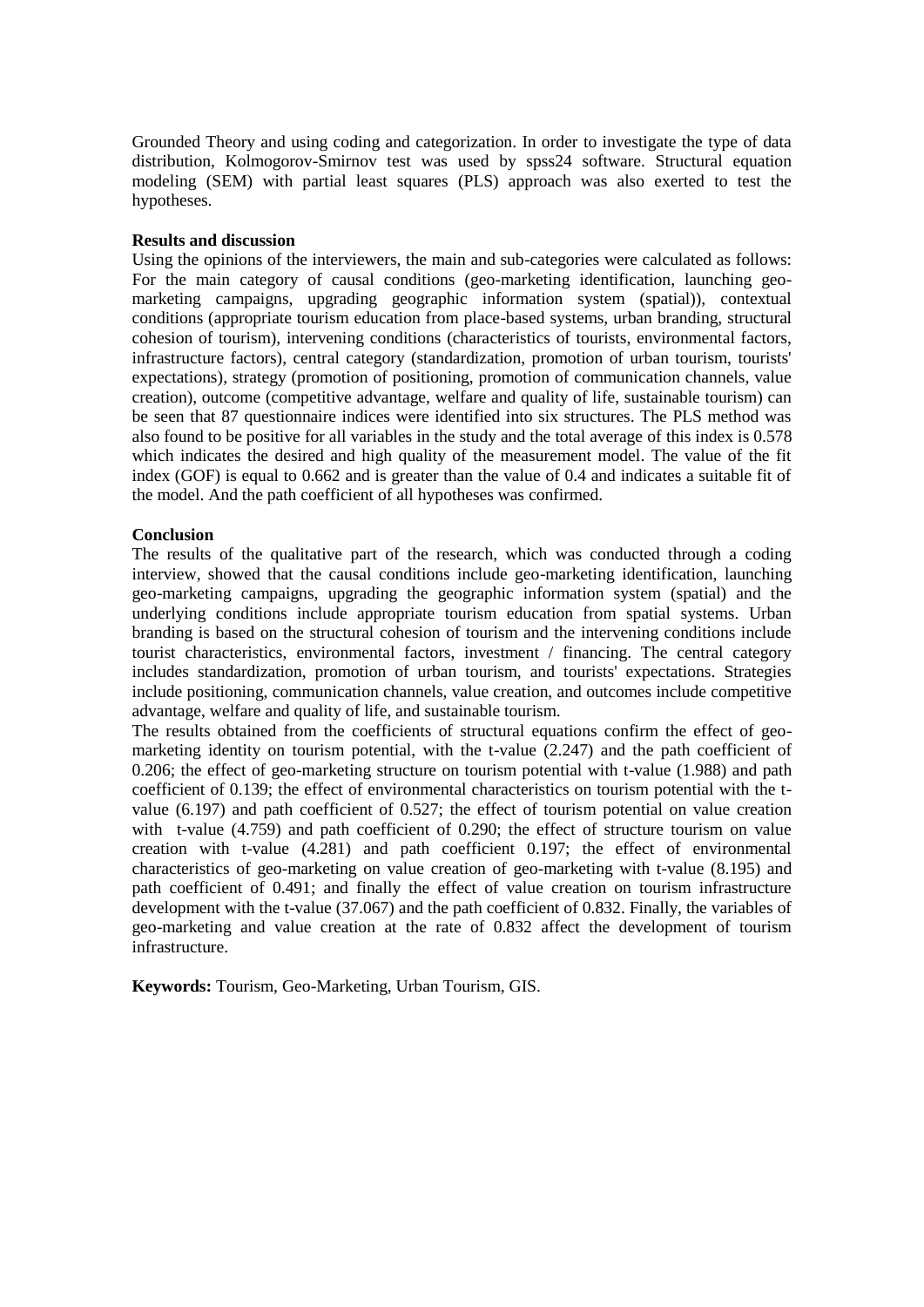## **فصلنامه گردشگری شهری، دورۀ ،8 شمارۀ ،1 بهار 1400 صص. 127-141**

http://doi.org/10.22059/JUT.2021.322862.899

# **بررسی نقش ژئومارکتینگ و ارزشآفرینی آن بر توسعه زیرساختهای گردشگری شهری مطالعه موردی: شهر مشهد**

**محمدثابت اقلیدی -** دانشجوی دکترای مدیریت بازرگانی، واحد تهران مرکزی، دانشگاه آزاد اسالمی، تهران، ایران **-** استادیار مدیریت بازرگانی، واحد تهران مرکزی، دانشگاه آزاد اسالمی، تهران، ایران <sup>1</sup> **وحیدرضا میرابی بهروز قاسمی -** استادیار مدیریت بازرگانی، واحد تهران مرکزی، دانشگاه آزاد اسالمی، تهران، ایران **سیدکامران نوربخش -** استادیار مدیریت بازرگانی، واحد تهران مرکزی، دانشگاه آزاد اسالمی، تهران، ایران

**تاریخ دریافت: 1399/11/03 تاریخ پذیرش: 1400/02/07**

### **چکیده**

علیرغم اهمیت گردشگری بهعنوان یکی از صنایع مهم و پربازده در توسعه، شهرها تـاکنون نتوانسـتهاند بـه جایگـاه شایسته و بهرهمندی از فرصتهای موجود در این زمینه دسـت یابنـد. یـک از دالیـل میتوانـد ضـعف در شـناخت و بهرهگیری از ژئومارکتینگ در زیرساختهای گردشگری باشد. این ابزار قدرتمند اطالعاتی شامل موقعیـت جغرافیـایی، آدرس، محدوده و منطقه سرویسدهی، محلهای فروش و مسیرهای گردشگری و ... را به گردشگر عرضـه کنـد کـه تاکنون بهصورت جدی موردتوجه قرار نگرفته است. ازاینرو هدف از پـژوهش حاضـر بررسـی نقـش ژئومارکتینـگ و ارزشآفرینی آن بر توسعه زیرساختهای گردشگری شهری (در بستر شهر مشهد بهعنوان محدوده موردمطالعه) است. این پژوهش ازنظر هدف، توسعهای-کاربردی و ازنظر روش، توصیفی پیمایشی میباشد و در دسته تحقیقـات آمیختـه )ترکیبی( قرار میگیرد. در بخش کیفی تحقیق مبتنی بر نظریهپردازی داده بنیاد بـوده و بـرای گـردآوری اطالعـات از مصاحبههای نیمه ساختاریافته استفاده شد و تجزیهوتحلیل اطالعات به روش اشتراوس و کـوربین و مـدل پـارادایمی انجام گرفت نمونهگیری به روش نمونهگیری نظری بود و با بهرهمندی از تکنیکهای هدفمنـد )قضـاوتی( 26 نفـر از خبرگان و مدیران با سابقه صنعت گردشگری انتخاب شدند. نتایج تحلیـل دادههـای بهدسـتآمده از مصـاحبهها طـی فرایند کدگذاری باز، محوری و انتخابی، به ایجاد طراحی و تبیین مدل منجر شد. در بخش کمی، با اسـتفاده از جـدول مورگان حجم نمونه 86 برآورد شد.. بهمنظور تجزیهوتحلیل دادهها از روش معادالت ساختاری بـا اسـتفاده از نرمافـزار pls Smart استفاده شد. نتایج بخش کمی نشان داد ویژگیهای محیطی با ضریب مسیر ،0/527 هویت ژئومارکتینگ با ضریب مسیر ۰/۲۰۶ ساختار گردشگری با ۰/۱۳۹ به ترتیب بر پتانسیل گردشگری بیشـترین تـأثیر داشـته اسـت و ویژگیهای محیطی با ضریب مسیر ،0/491 پتانسیل گردشگری با ضریب ،0/290 سـاختار گردشـگری بـا 0/197 بـر ارزشآفرینی معنادار بوده و در همین راستا ارزشآفرینی نیز با ضریب 0/832 تـأثیر معنـاداری بـر توسـعه گردشـگری شهری داشته است. بنابراین میتوان نتیجه گرفت که معیارهای ژئومارکتینگ بر زیرساختهای و توسـعه گردشـگری تأثیرگذاری با شدت قابلقبول دارد.

**واژگان کلیدی:** گردشگری، ژئومارکتینگ، گردشگری شهری، سیستمهای اطالعات جغرافیایی GIS.

1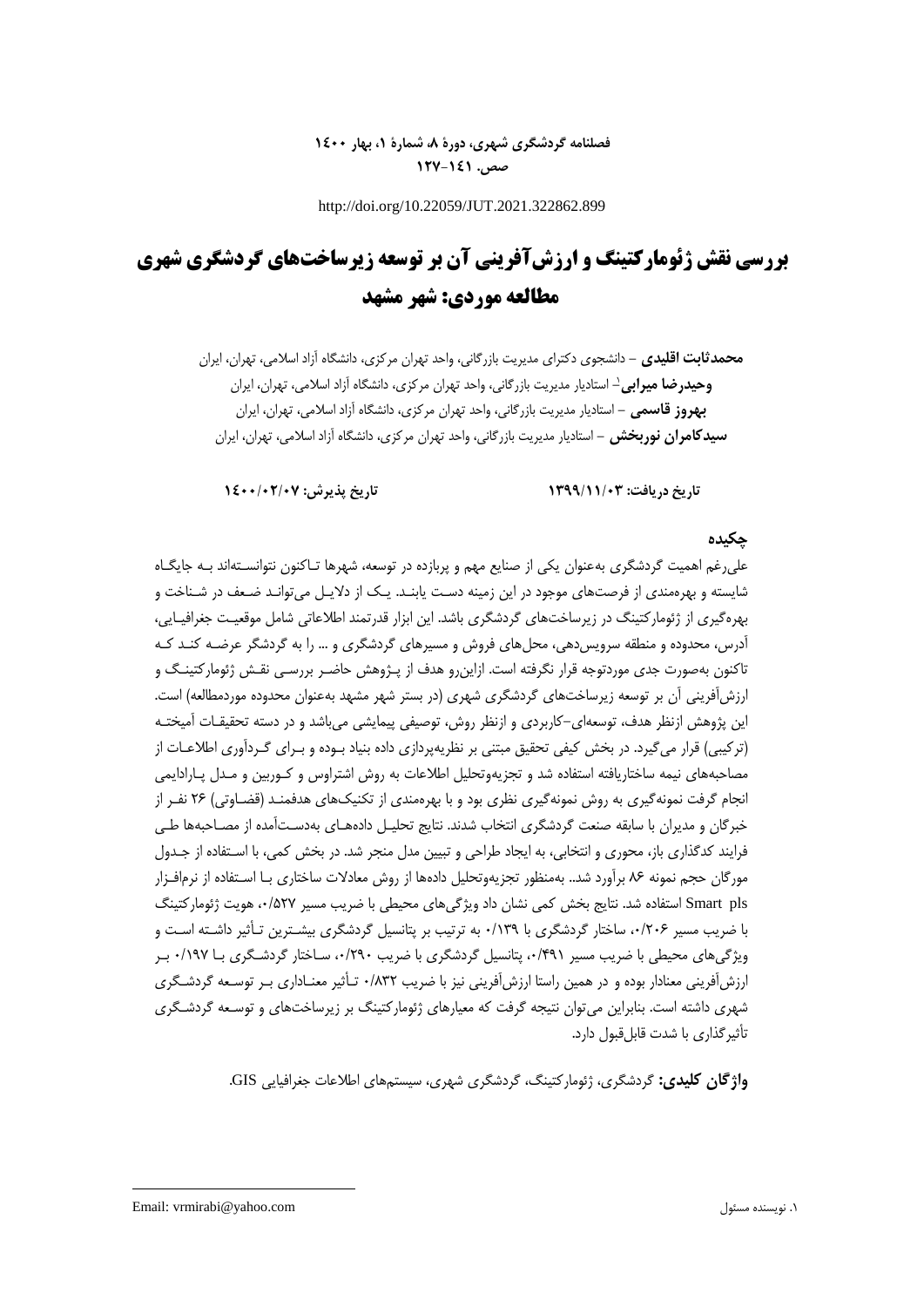**مقدمه**

امروزه صنعت گردشگری بهعنوان یکی از بزرگترین و متنوعترین صنایع در جهـان شـمرده میشـود بهطوریکـه منبـع اصلی درآمد ارزی، اشتغال، ایجاد عدالت اجتماعی، رشد فرهنگی، افزایش رفاه و زمینهای برای رشـد بخـش خصوصـی و ابزاری برای توسعه زیرساختها است (Ata et al,2016:1). ایـن صـنعت در طـول چنـد دهـه گذشـته رشـد و توسـعه چشمگیری را تجربه کرده و به یکی از بزرگترین و سریعترین بخشهای اقتصادی در جهان تبدیلشده است. تـا جـایی کـه میتـوان آن را یکـی از منـابع مهـم توسـعه اقتصـادی، اجتمـاعی، فرهنگـی و زیسـتمحیطی نیـز بهحسـاب آورد ),2014:61al et Guo). در این میان منـابع گردشـگری، محصـوالت و خـدمات ارائهشـده توسـ مقصـد گردشـگری، مهمترین جنبههای تعیینکننده جذابیت برای گردشگران است (Sanchez et al,2014:1092). ریچی و کـراوچ`(۲۰۱۱) معتقدند که جذابیت گردشگری شهری به ویژگیهای مقصـد ماننـد جغرافیـا و آبوهـوا، فرهنـگ و تـاریخ، فعالیتهـای ارائهشده، انواع سرگرمیها و بناهای ساختهشده یا طبیعی بستگی دارد ),2011:250Crouch & Ritchie). با توجـه بـه امکانات، تأسیسات، خدمات و ظرفیتهای شهری موردنیاز گردشگران، ضرورت دارد تأمین و برنامـهریزی بـرای اسـتفاده مناسب از آنها صورت گیرد تا بتوان گردشگران بیشتری را جذب کرد (قاسمی و همکاران، ۱۳۹۵: ۳۲). بنابراین، باید بـه هماهنگی میان تعداد گردشگران و ظرفیت فضاهای گردشگری بهویژه زیرساختها توجه شود )موسی وند و ساسان پـور، :1390 2(. زیرساختهای گردشگری شامل امکانات جانبی و مکمل، تجهیزات، سیسـتمها، فراینـدها و منـابع الزم بـرای عملکرد هر مقصد گردشگری است. ازنظر تئوری بین توسعه گردشگری شهری و زیرساختها رابطـه بسـیار قـوی وجـود دارد ),2014:13Iweka & Adebayo). در واقع زیرساختهای گردشگری اسـاس توسـعه گردشـگری و پایـهای بـرای استفاده از منابع مقاصد است. لذا اهمیت زیرساختهای گردشگری در این است که میتواند سـبب افـزایش بهـرهوری در تولید و توزیع خدمات گردشگری باشد.

برای تحقق چشمانداز صنعت گردشگری و رشـد در ایـن حـوزه، اسـتفاده از رویکـرد سیسـتمهای اطالعـات جغرافیـایی اجتنابناپــذیر اســت و بایــد از توانمنــدیها و منــابعی کــه در ایــن حــوزه وجــود دارد، نهایــت اســتفاده بشــود ),2014:61al et Guo). بنابراین این فرایند رویکردی را میطلبد که باید اطالعات مقاصـد و مکانهـای گردشـگری را مدیریت و از آنها استفاده کنند )فرجی سبکبار و همکاران:1391، 24(. در این راسـتا، ژئومارکتینـگ )مکانمبنـا( ابـزاری برای شناسایی و پیشبینی نیازهای گردشگران و فراهم آوردن امکانات برای تأمین خواستهها و نیازهـا و مطلـع سـاختن آنان و ایجاد انگیزه بازدید در آنهاست، که این امر موجب تأمین رضایت گردشگران و تحقـق اهـداف سـازمانی )کسـب درآمد پایدار، ایجاد اشتغال و...) خواهد شد. خدمات بازاریابی مبتنی بر ژئومارکتینگ در زمینههای متنوع گردشگری بـرای ارائه آگاهی و راهنمایی گردشگران، حتی قبل از مراجعه به مقاصد گردشگری قابل|ستفاده هستند. سیستمهای ارائهدهنده خدمات مکانمبنا برای گردشگران، اطالعـات مکـانی وسـیعی چـون موقعیـت منـاطق تفریحـی، هتلهـا، رسـتورانها، اقامتگاهها، خودپردازها و تمامی پارامترهای مرتب با گردشگری در قالب نقشههای گرافیکی و یا تصـویری و مشخصـات توصیفی آنها مثل قیمت تسهیالت اقامتی، کیفیت آنها و فاصله با دیگر مراکز تفریحی و... را از طریـق اینترنـت بـرای راهنمایی و اطالعرسانی گردشگران ارائه مینمایند ),2018:288al et Ramadani). بر این اسـاس آگـاهی از عوامـل و عناصر اثرگذار بر توسعه زیرساختهای گردشگری شهری در این زمینه امری لازم و ضروری است، تا بتواند در این راستا اقدامات الزم را انجام دهد.

یکی از شهرهای مهم گردشگری، شهر مقدس مشهد است که بهعنوان بزرگترین شهر مذهبی و زیارتی ایران محسوب میشود (جوانشیری و همکاران، ١٣٩٩: ٢). این شهر با تعدد هتلها و اقامت گاههـای گردشـگری، مسـیرهای زیـارتی و گردشگری، جاذبههای دیدنی و طبیعی، هر ساله پذیرای زائران و گردشگران بیشماری است. وجود مسـیرهای پرتـردد و حجم بالای گردشگران و تعدد جاذبهها و اقامتگاهها باعث شده است تا گردشگران در انتخاب مسیر و اقامت گاه مناسب و ... با مشکالت بسیاری مواجه شوند بنابراین گردشگری این شهر میطلبد برای تسهیل در مسیریابی و همینطور توسعه

**.** 

<sup>1</sup>. Ritchie & Crouch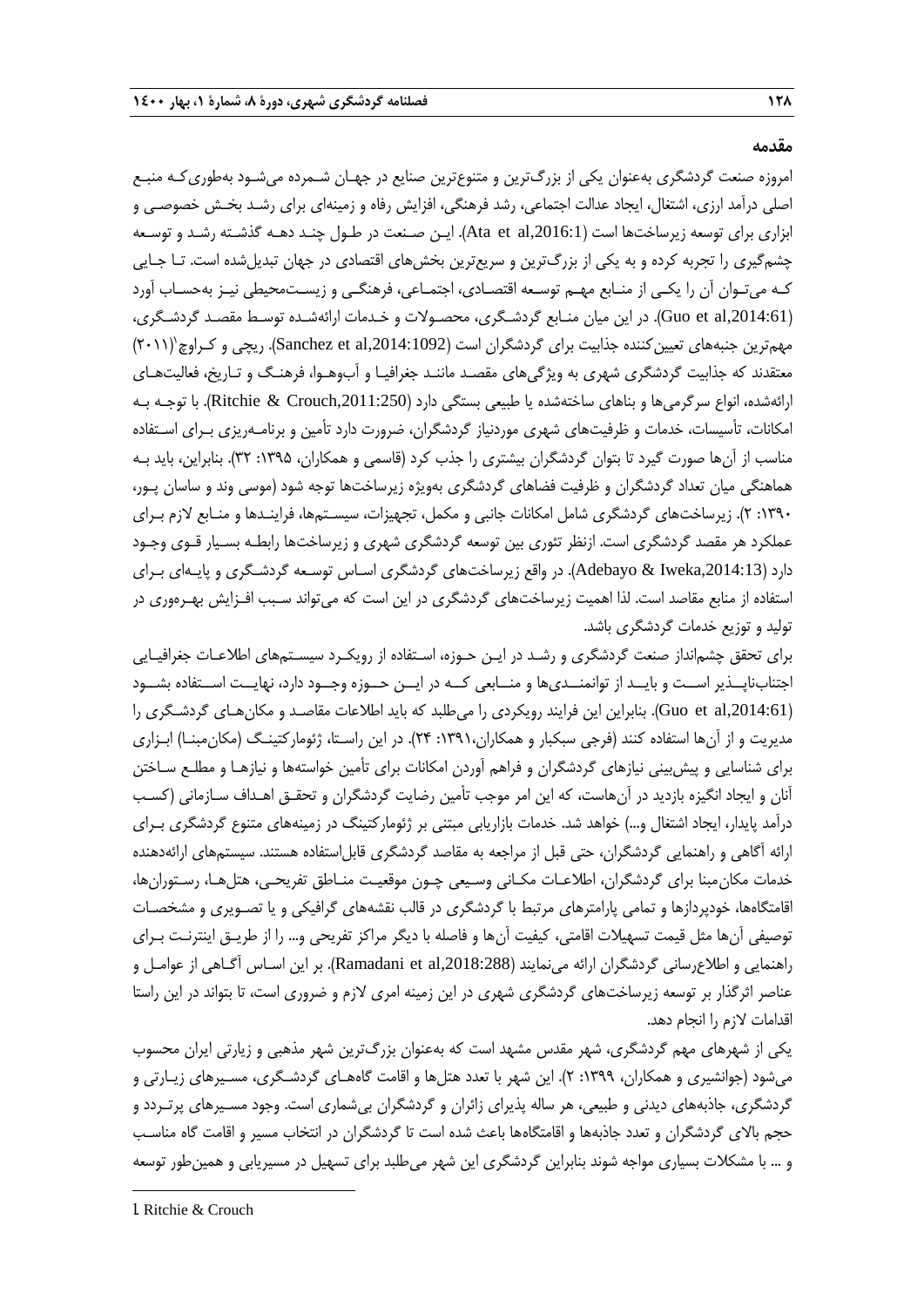زیرسـاختهای و ... تـدابیری اندیشـیده شـود. یکـی از راهحلهـای نـوین و پرکـاربرد بهرهگیـری از پارامترهـای نـوین ژئومارکتینگ است. در این راستا شناسایی عوامل مؤثر بر طراحی و بهکارگیری ژئومارکتینگ ازجمله مقولههای است کـه بایستی موردمطالعه و سنجش قرار گیرد. این پژوهش در نظر دارد تا با ارائه چارچوبی جـامع از ژئومارکتینـگ مبتنـی بـر توسعه زیرساختهای گردشگری شهری نشان دهد که چه عواملی برای طراحی ژئومارکتینگ اثربخش بوده و منجـر بـه توسعه زیرساختهای گردشگری شهری خواهند شد. ایجاد بینش نسبت به ژئومارکتینگ و رفتـار گردشـگران در فضـای شهری در زمینههای ویژگیهای فردی و درونی به صنعت گردشگری و مدیریت شهری کمک خواهد کرد تـا نسـبت بـه تشویق و ایجاد انگیزه گردشگران در خصوص بازدید از مکانها و مقاصد گردشگری شهری و توسعه روابـط خـود اقـدام کنند. با توجه به مطالب مذکور این پژوش در تالش است تا برای سؤال زیر پاسخ درخور و مناسـب بیابـد. نقـش و تـأثیر ژئومارکتینگ بر توسعه گردشگری شهری چگونه است؟

مطالعات در زمینه پژوهش حاضر نشان میدهد کـه مطالعـات بسـیار کمـی تـاکنون انجامشـده اسـت و بـا بررسـیهای بهعملآمده مهمترین پژوهشهای که با موضوع حاضر قرابت داشتهاند به شرح زیر میباشند.

افصح حسینی و همکاران )1398( در پژوهشی به بررسی علـی زیرسـاختهای گردشـگری و رقابـت مکـانی مقصـدهای گردشگری (مناطق خشک) پرداختهاند و به این نتیجه رسیدهاند که زیرساختهای اقامتی، امنیتی و حملونقـل بیشـترین تأثیر را بر متغیر وابسته دارند، ازاینرو کیفیت زیرساخت حملونقل بر رقابت مکـانی تـأثیر مثبـت دارد. فرجـی سـبکبار و همکاران )1391( در پژوهشی تحت عنوان خدمات مکانمبنا در خـدمت مـدیریت بازاریـابی گردشـگری شـهر بابلسـر را بهعنوان موردمطالعه قرار دادهاند. و به این نتیجه رسیدهاند که اطالعرسانی در مـورد جاذبـههای گردشـگری )جاذبـههای تاریخی، باستان شناسی، طبیعی، فرهنگی، صنایعدسـتی و …)، اطلاعـات جغرافیـایی (نقشـههای جاذبـههای گردشـگری، راههای دسترسی، آبوهوا، مورفولوژی منطقه، عکسهای هوایی، تصاویر ماهوارههای و...)، ویـزای الکترونیکـی، فـراهم کردن امکان خرید و رزرواسیون اینترنتی از مراکز ارائه خدمات گردشگری مثل هتل، رستوران و سیسـتمهای رزرو بلیـت تورهای گردشگری مجازی، سیستمهای برنامهریزی مقصد و سیستمهای راهنمای گردشگران روی دسـتگاههای همـراه الکترونیکی، کمک به توسعه اقتصادی مناطق کمتر توسعهیافته به مـدد بازاریـابی و تبلیغـات در جهـت جـذب گردشـگر، فروش صنایعدستی و استقرار منابع در آن مناطق، کاهش صفهای طویل تهیه بلیت، ایجاد رقابت در زمینه هتـل داری و اقامتگاهها و بهبود سرویسدهی و امکانات رفاهی مکانهای تفریحی و گردشگری، صرفهجویی در وقت بازدیدکنندگان و گردشگران ازجمله مزایای سیستمهای ارائهدهنده خدمات مکانءبنا محسـوب میشـوند. ارگـان`و همکـاران (۲۰۲۰) در پژوهشی با عنوان ایجاد یک مدل طبقهبندی ژئودموگرافیک در بازاریابی جغرافیایی: موردمطالعه: استان اسکی شـهیر بـه این موضوع پرداخته است. نتایج نشان داده است که مشاغل تجاری در فعالیتهای خود با رقابت زیادی روبـرو هسـتند و رویکرد مشتری مداری در این حوزه ضروری میباشد. ازاینرو در این فضـای رقـابتی و درجـایی کـه مشـتریان از ارزش باالیی برخوردار هستند مزایای شناخت بازار هدف و ابعاد آن پدیـدار میشـود. لـذا اهمیـت ژئومارکتینـگ و بخشبنـدی جمعیتی موضوعات پیچیده و جدانشدنی از یکدیگر هستند. زاراگوزا<sup>۲</sup>و همکاران (۲۰۱۹) در پژوهشـی بـه بررسـی کـاربرد ژئومارکتینگ در مناطق گردشگری ساحلی باهدف تجزیهوتحلیل نقاط قوت و ضعف اسـتفاده از ژئومارکتینـگ در اسـپانیا پرداختهاند. نتایج پژوهش نشان میدهد که کاربرد ژئومارکتینگ در تعیین اقامت گردشگران در مناطق گردشگری ساحلی ضروری است این امر اجازه میدهد تا گردشگران ازنظر تقاضا بر اساس نیازهای مشترك، عادتها و نگرشها و همچنین از طرف عرضه، با توجه به ویژگیهای سرزمینی در یک دسته گروهبندی شوند. این امر بازاریابی را بـه تکنیکـی ایـده آل برای درك گردشگران تبدیل میکند. زیم و همکاران )2019( در مقالهای با عنوان »توسعه راهحلهای ژئومارکتینگ« به این نکته اشارهکرده است که امروزه با پیشرفتهای چشمگیر در زمینه فناوریهای اطالعات، تصـمیمگیرندگان بازاریـابی توانستهاند انواع دادههای مربوط به مشتریان خود را جمعآوری کنند. برنامـههای تلفنهـای هوشـمند میتوانـد موقعیـت مشتریان را تشخیص دهد. مریس و جـورج"(۲۰۱۹) نیـز در پژوهشـی بـه بررسـی و تجزیـهوتحلیل عوامـل تعیینکننـده

#### **1**. Ergun

1

**2**. Zaragoza

**<sup>3</sup>**. Georges & Maryse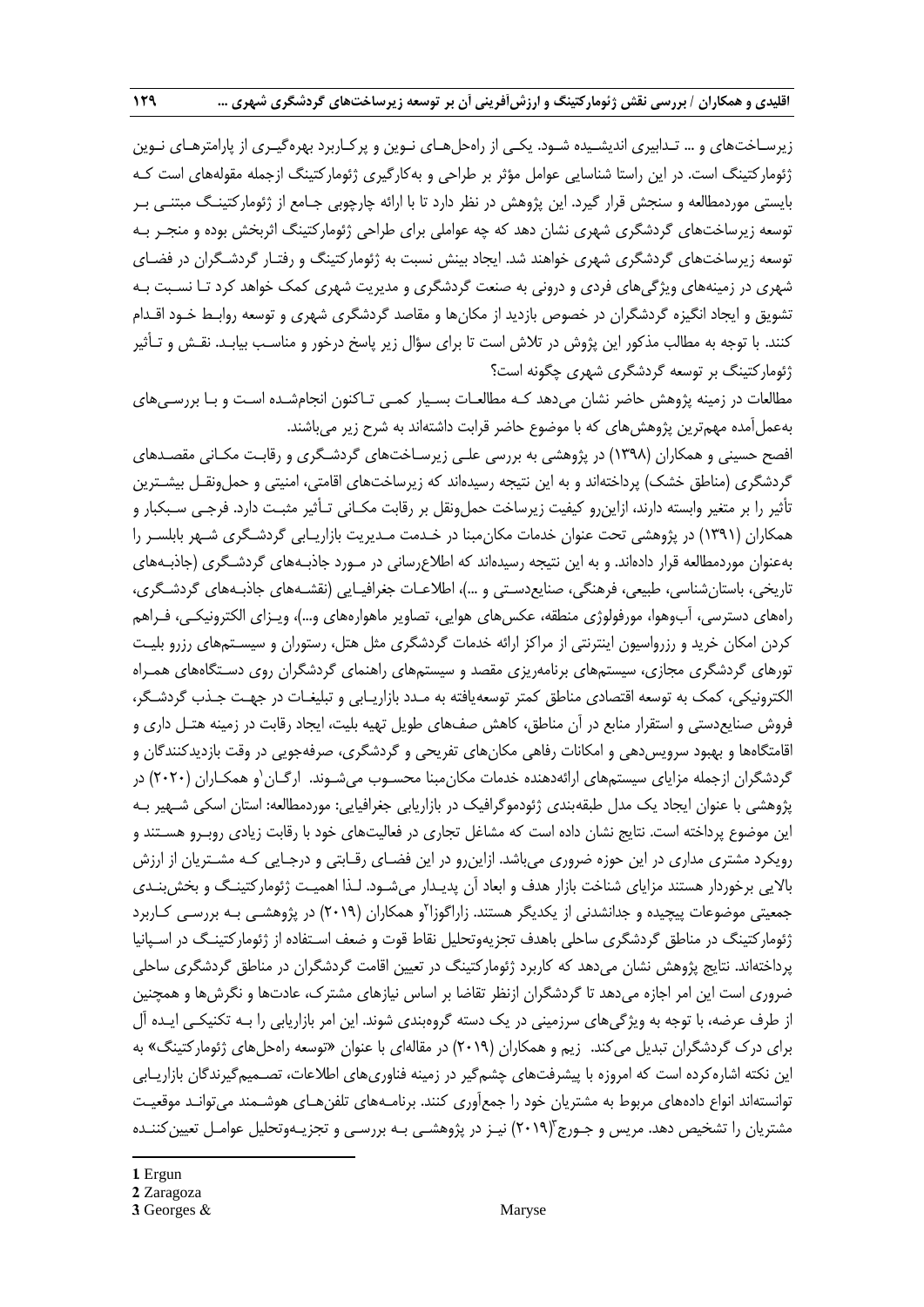جذابیت گردشگری شهری، مورد شهر کبک و بوردو پرداخته است. نتایج نشان داد بـرای تحریـک جـذابیت گردشـگری، ارتباطات شهرها باید بر عناصر مرتبط با کمربند گردشگری بـوده و بـهطور مـؤثر از رسـانههای اجتمـاعی بـرای انتقـال ویژگیهای مربوط استفاده کرد. تحقیقات در زمینه ژئومارکتینگ بسیار محدود است. از اندك تحقیقاتی که صورت گرفتـه بیشتر در حیطه بازاریابی بوده است. تحقیق حاضر تالش مینماید، مدل ژئومارکتینگ را با تأکید بر توسعه زیرسـاختهای گردشگری شهری برای شهر مشهد ارائه نماید که با توجه به تفاوتهـای کشـور مـا از جنبـههای فرهنگـی، اقتصـادی، اجتماعی و سیاسی با سایر جوامعی که تحقیقات مرتبط در آنها انجامگرفته است، تحقیق حاضر از ایـن منظـر نیـز دارای نوآوری است.

## **مبانی نظری**

امروزه، پیشرفت فناوری اطالعات منجر شده تا بازاریابی از روشهای سنتی به شـیوههای نـوین الکترونیـک و هوشـمند تغییر ماهیت داده و فرصـتهای بیشـماری در اختیـار بگـذارد ),2017:198al et Ahmadizad). بازاریـابی مکانمبنـا (ژئومارکتینگ)،ٰ روش جدید و نواَورانهای در نظر گرفته میشود که میتواند توسعه گردشـگری شـهری را بـرای مقاصـد تسهیل کند. ازاینرو، فنآوریهای اطالعاتی، ابزارهای راهبـردی الزم را بـرای تسـهیل توسـعه گردشـگری شـهری در مقاصد، مهیا میکنند ),2014:262Frew & Ali; ,2013:553Amaranggana & Buhalis). ژئومارکتینگ بـهعنوان یک روش و ابزار برای روش تقسیمبندی مناطق ازنظر خدمات و اطالعات بسیار مناسب اسـت. ایـن اطالعـات در مـورد ترجیحات، نیازها و امکانات مصرفکنندگان، شناسایی الگوهای رفتـار جغرافیـایی، توصـیف مناسـبترین محصـوالت یـا خدمات و تعریف مناطق بازار بر اساس سودآوری بالقوه را ارائه میدهـد (Zaragoza et al, 2019:9). بـه همـان تعـداد نویسندگانی که ژئومارکتینگ را مورد تجزیهوتحلیل قرار دادهاند تعاریف از ژئومارکتینگ وجود دارد. یکی از اولین تعـاریف توسط گریمو و رولاتنز ارائهشده است، که نشان میدهد این رابطه بـا اسـتفاده از مفـاهیم جغرافیـایی، روش۵هـا و فنـون تجزیهوتحلیل در بازاریابی است (Grimmeau & Roelants,1995:293). لاتر و فلاچ آن را بهعنوان سیستمی تعریـف میکند که دادهها، نرمافزارهای پردازشی، روشهای آماری و نمایشهای گرافیکی را با هم ادغام میکنـد و بـرای تولیـد اطلاعات مفید برای تصمیمگیری از طریـق ابـزاری کـه کـارتوگرافی دیجیتـال، گرافیـک و جـداول را ترکیـب می کنـد، طراحیشده است ),2001:45Floch Le & Latour). چاسـکو آن را یکرشـته تعریفشـده بـا مجموعـه تکنیکهـایی میداند که میتواند با استفاده از ابزار نقشهبرداری و ابزارهـای آمـاری فضـایی، ازنظـر جغرافیـایی وضـعیت اقتصـادی - اجتماعی را تحلیل کند ),2003:9Chasco). تعاریف سایر نویسندگان بر اساس یک دیدگاه جامعهشـناختی - جغرافیـایی استوار است که در آن افرادی که فضای جغرافیایی مشترکی دارند تمایل به رفتار، مصرف و نگرش مشابه دارنـد. هـریس (۲۰۰۳) آن را به تجزیهوتحلیل دادههای اقتصادی – اجتماعی و رفتار جمعیت مرتبط میکنـد، باهـدف بررسـی الگوهـای جغرافیایی که در آن ویژگیهای سکونتگاهها ساختار میگیرد (Harris,2003:40). در همین راسـتا اسـلایگت بازاریــابی ژئومارکتینگ را بهعنوان تجزیـهوتحلیل افـراد بـر اسـاس محـل زنـدگی آنهـا تعریـف میکنـد ),2005:52Sleight). ژئومارکتینگ ابزاری برای شناسایی و پیشبینی نیازهای گردشگران و فـراهم آوردن امکانـات بـرای تـأمین خواسـتهها و نیازها و مطلع ساختن آنان و ایجاد انگیزه بازدید در آنهاست، که این امر موجـب تـأمین رضـایت گردشـگران و تحقـق اهداف سازمانی (کسب درآمد پایدار، ایجاد اشتغال و…) خواهد شد. بنابراین ایـن فراینـد رویکـردی را میطلبـد کـه بایـد اطلاعات مقاصـد و مکان هـای گردشـگری را مـدیریت و از آن هـا اسـتفاده کننـد (فرجـی سـبکبار و همکـاران١٣٩١،). ژئومارکتینگ (بازاریابی مکان مبنـا) عبـارت اسـت از تحلیـل دادههـای جمعیتشناسـی و اقتصـادی یـک منطقـه بـرای برنامهریزی استراتژی بازاریابی با استفاده از یک نقشه رقـومی، گردشـگران میتواننـد اطالعـات رقبـا، مصـرف، توزیـع، وفاداری، کارتها، برآورد گردش مالی را نشان دهند ),2012:258Cha & Brimicombe). این نوع از بازاریـابی اجـازه میدهد تا واحدهای جغرافیایی با درجه خاصی از همگنی ازنظر ترجیحات گردشگری، رفتارها، نیازهـا، انتظـارات، الگـوی

1. Geomarketing

**.**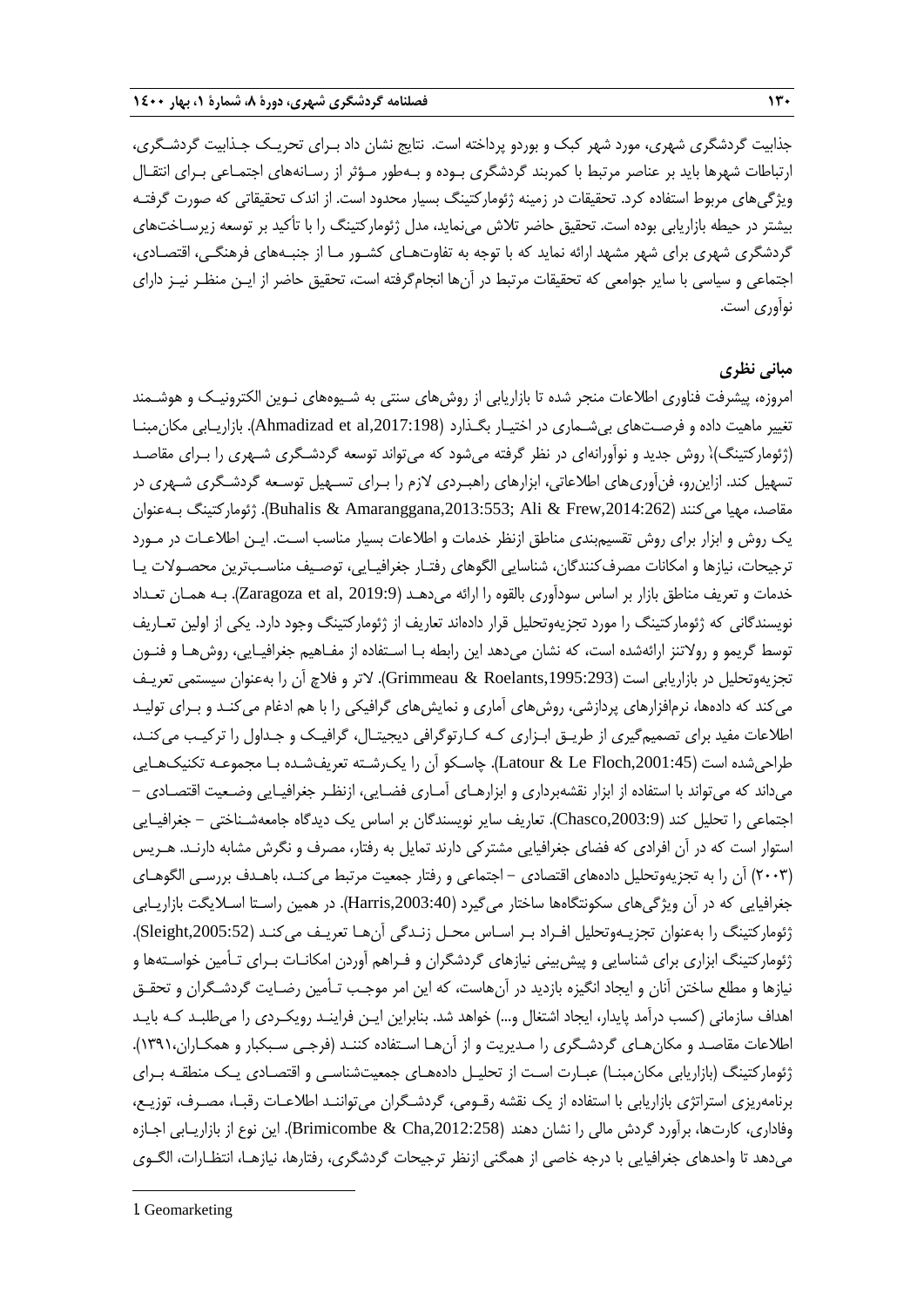خرید و مصرف و نگرشهای مشابه تعریف شوند. نتیجه ایـن تقسـیم تقاضـا مطـابق بـا مشخصـات جغرافیـایی منـاطق گردشگری است. هدف از این کار تجزیهوتحلیل نقاط قوت و ضعف استفاده از بازاریابی زمینی برای تقسـیمبندی عرضـی تقاضا در مناطق گردشگری شهری است (2019:9غm2a) et al اساس یک دیدگاه جامعهشناختی و جغرافیایی در ژئومارکتینگ افراد و مشتریان دارای فضاهای جغرافیایی مشترك هستند و تمایالت، رفتارها، مصرفها و نگرشهـای مشابهی دارند. علاوه بر این فریرا'(۲۰۱۱) این نوع از بازاریابی را بهعنوان تجزیهوتحلیل مردم بـر اسـاس محـل زنـدگی آنها تعریف میکند، که رابطهای را بین محل زندگی شما و آنچه شما هستید پیشنهاد میکنـد )846 ,2011:Ferreira). با توجه به اهمیت گردشگری شهری و لزوم در اختیار قرار گرفتن زیرساختها و منابع گردشگری برای گردشگران، یکـی از نیازهای اساسی و ضروری در راستای توسعه گردشگری، توجه به نیازها، ویژگیها و خواستههای بازار بهعنوان عوامـل تقاضا و مدیریت نحوه استفاده از جاذبهها، خدمات و تسهیلات گردشـگری و عوامـل عرضـه گردشـگری در محیطهـای شهری است (اکبریان رونیزی و رستگار،۱۳۹۸: ۲۶). بنابراین، شـناخت ایـن انگیزههـا و تقاضـای گردشـگران از وظـایف بازاریابان گردشگری میباشد )بهبودی و همکاران1397،(. یکی از عناصر اصلی در بازاریـابی زیرسـاختهای گردشـگری شهری، توجه به تقاضاهاست و این بدان معناست که چه افرادی از مقاصد گردشگری شهری و زیرساختهای آن بازدیـد کردهاند و الگوی رفتاری آنها از چه عواملی ناشی میشود ),2016:84al et Carlisle). گردشگران در منـاطق شـهری باید بتوانند نیازهای اطالعاتی خود را درباره مقصد )نظیر انواع جاذبهها، راههای دسترسی، امکان اسکان، حملونقل، انواع نقشههای گردشگری و غیره) از طریق اینترنت موردبررسی قرار داده تا قادر به برنامهریزی سفر باشـند (طـاهری،١٣٨٨). در همین راستا، در گردشگری شهری، جذابیت توسط عناصر اولیه و ثانویه تعیین میشود. عناصر اصلی که اهداف اصـلی بازدید از یک شهر را تشکیل میدهند شامل بازدید از سـاختمانهای تـاریخی، بافتهـا و محلـههای تـاریخی شـهری و رویدادهای خاص است و عناصر ثانویه نیز از عناصر اولیه پشتیبانی میکند و با ارائـه خـدمات بـه بازدیدکننـدگان از ایـن جاذبهها، به توسعه گردشگری شـهر کمـک میکننـد (Maryse & Georgesa,2019:68). درنهایـت اینکـه گردشـگر میتواند با استفاده از فرایند ژئومارکتینگ (بازاریابی جغرافیایی) اطلاعات کـافی از مقصـد در زمینـههای مختلـف کسـب نماید؛ عکسها، فیلمها، نوشتهها و نقشههای موردنیاز برای سفر را بهدستآمده آورد. همچنین کسانی که قصد سـفر بـه مقصدی را دارند که هیچگونه اطالعی در مورد مقصد، تسهیالت، امکانات و خـدمات ارائهشـده، جاذبـهها و قیمتهـا و... ندارند از طریق این سرویسها و اطالعات میتوانند با آگاهی و با برنامهریزی قبلی و آشنایی نسبی از مقصد، سفر خـود را آغاز نمایند )52 ,2009:Memarzadeh & Sarfarazi).

# **روش پژوهش**

این پژوهش ازنظر هدف، توسعهای- کاربردی و ازنظر روش، توصیفی پیمایشی میباشد. بهطور مشخص تحقیـق حاضـر در دسته تحقیقات آمیخته )ترکیبی( قرار میگیرد در این پژوهش از روش کیفی و کمی استفاده شد. جامعه آماری تحقیق، در بخش کیفی شامل کارشناسان و مدیران بخش دولتی صنعت گردشگری بوده که تعداد 26 نفـر )مـالك انتخـاب ایـن تعداد اشباع نظری میباشد) از آنها که با بحث عوامل ژئومارکتینگ و گردشگری شـهری آشـنایی داشـته باشـند، بـرای نمونه انتخاب شدند. در بخش کمی جامعه آماری شامل کلیه مدیران صنعت گردشگری میباشد. که تعداد 86 نفر از آنها به روش در دسترس انتخاب گردیدند. ابزار گردآوری دادهها، مصاحبه و پرسشـنامه بـوده اسـت. روش تحلیـل دادههـا در بخش کیفی بر اساس رویکرد داده بنیاد و با استفاده از کدگذاری و مقوله یابی انجام شد. بهگونهای که در فاز اولیه تحقیق از طریق مصاحبههای باز با مدیران صنعت گردشگری، از موضوع شناخت حاصل میشود. پس از کدگذاری و مقوله یابی، مدل مفهومی پژوهش ترسیم شد. برای گردآوری دادههای این بخش با اتکا به دادههای جمعآوریشـده از مصـاحبهها و تحلیل آن، اقدام به ایجاد پرسشنامه شد. برای سنجش اعتبار پرسشنامه از روش روایی صوری استفاده شـد بـدین گونـه که، با کارشناسان خبره گردشگری و هتلداری و اساتید دانشگاه مشورت شد که نتیجه تأیید اعتبـار پرسـشنامه میباشـد.

1 . Ferreira

-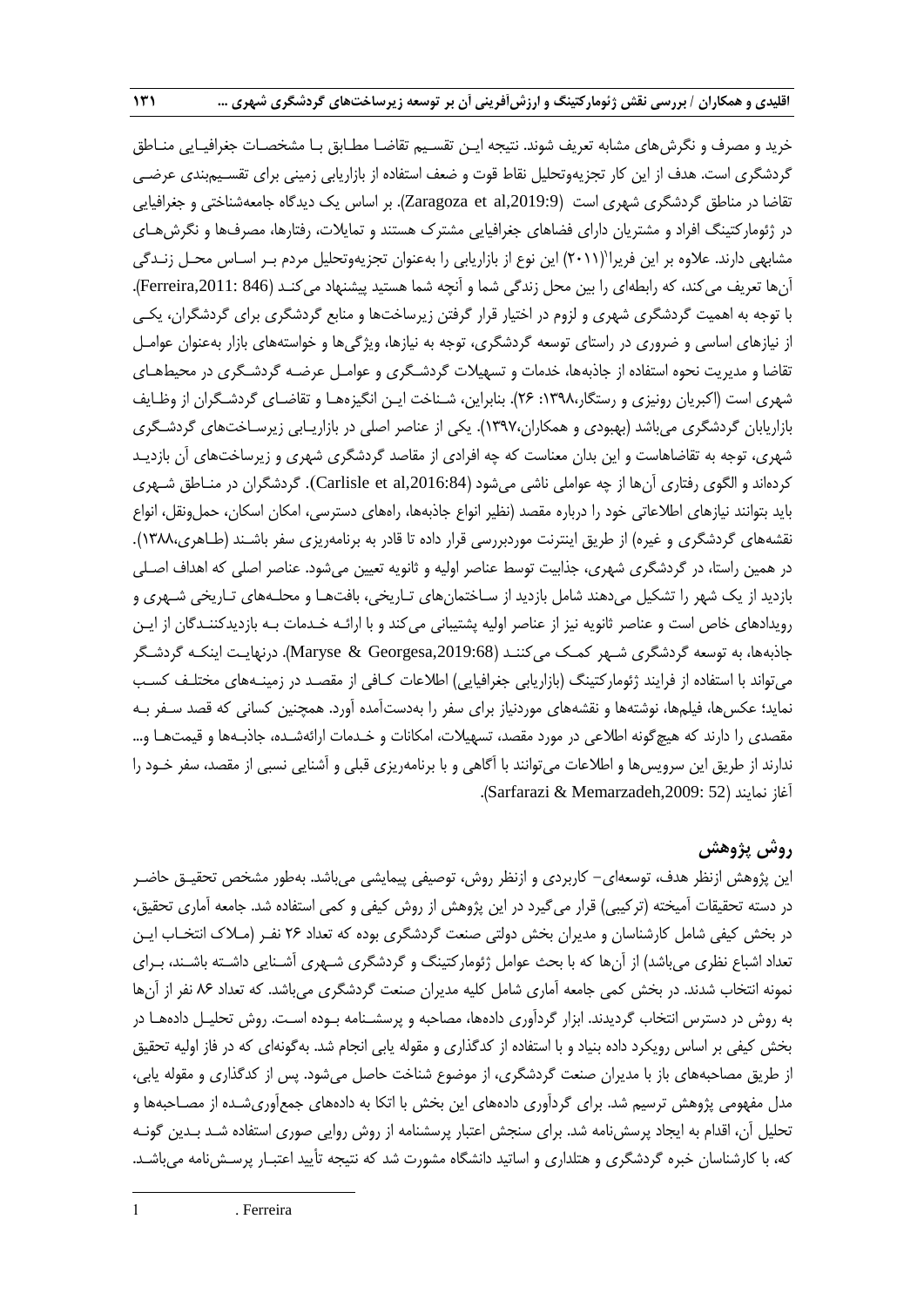جهت بررسی شاخص روایی محتوا از روش والتز و باسل ۱ستفاده شد. بدینصورت که متخصصـان مربـوط بـودن، واضـح بودن و ساده بودن هر گویه را بر اساس یک طیف لیکرت مشخص میکنند. قابلیت اعتماد پرسشنامه مورداستفاده در این تحقیق به کمک آزمون آلفای کرونباخ ارزیابی گردید که نتایج آن باالی 0/7 بهدستآمده آمد. بهمنظور بررسی نوع توزیع دادهها از آزمون کلموگروف اسمیرنف بهوسیله نرمافزار 24spss استفاده شد. همچنین جهت بررسی فرضـیات مطرحشـده از مدلسازی معادالت ساختاری (SEM (با رویکرد حداقل مربعات جزئی )PLS )استفاده گردید. در ادامه نیـز در بخـش کمی بر اساس پرسشنامه طراحیشده، مدل کمی پژوهش ترسیم گردید.

| درصد | فراواني | تحصىلات    | متوسط سابقه فعاليت | تخصص                                    |
|------|---------|------------|--------------------|-----------------------------------------|
|      |         |            | (سال)              |                                         |
| ۱۲   | ٣       | دكترا      | ۱۷                 | كارشناس بازاريابي                       |
| λ    |         | ليسانس     | ٣٠                 | فعال بخش خصوصي- تور گردان               |
| Λ    | ٢       | ليسانس     | ۳۵                 | فعال بخش خصوصي – مديرعامل أژانس مسافرتي |
| Λ    | ٢       | ليسانس     | ۴۵                 | فعال بخش خصوصي- مدير مركز اقامتي        |
| Λ    |         | ليسانس     | ۲۳                 | فعال بخش خصوصي- راهنما                  |
| ٨    | ٢       | دكترا      | ۱۴                 | فعال بخش خصوصي — گردشگري الكترونيكي     |
| λ    | ٢       | دكترا      | ٢٧                 | خبرگان – استاد دانشگاه                  |
| ۴    |         | دكترا      | ۱۵                 | خبرگان — پژوهشگر                        |
| λ    | ٢       | فوق ليسانس | ۱۲                 | فعال بخش دولتي- مديركل                  |
| ۴    |         | ليسانس     | ۱۸                 | فعال بخش دولتي- معاون مديركل            |
| λ    | ٢       | دكترا      | ۱۲                 | کارشناس جغرافیا و برنامهریزی شهری       |
| ۱۶   | ۴       | ليسانس     | ۲۵                 | كارشناس گردشگرى                         |

**جدول شماره .1 ویژگی مصاحبهشوندگان بخش کیفی**

### **بحث و یافتهها**

ابزار گردآوری دادهها، مصاحبه با متخصصان بود. افراد مشـارکتکننده از صـنعت گردشـگری بـا سـمتهای مـدیریت و رئیس، سرپرست، مشاوران ارشد در حوزههای بخش خصوصی و دولتی بودهاند. به این صورت که بـا اسـتفاده از پروتکـل مصاحبه، با نمونهای از مدیران صنعت گردشگری مصاحبههایی انجامشـده و از میـان مصـاحبهها، اطالعـات الزم بـرای تحقیق استخراج شد. روش تحلیل دادهها بر اساس رویکرد داده بنیاد و با استفاده از کدگذاری و مقولـه یـابی انجـام شـد. بهگونهای که در فاز اولیه تحقیق از طریق مصاحبههای باز با مـدیران صـنعت گردشـگری، از موضـوع شـناخت حاصـل میشود. همچنین مشاهده رفتار مدیران شرکتها به عمقبخشی به شناخت محقق کمک خواهـد کـرد. سـپس بـر ایـن اساس و پس از کدگذاری و مقوله یابی، مدل مفهومی پژوهش ترسیمشده است )جدول 2(.

شرای علی مقولههای اصلی مقولههای فرعی نمونه مفاهیم مستخرج از مصاحبهها هویت بخشی ژئومارکتینگ – تغییرات روزافزون بازاریابی در بستر ژئومارکتینگ– ایجاد هویت در محیط و مکان– همراهـی با تغییرات از طریق طراحی سایتهای اطالعاتی و معرفی- استفاده از مکان داده بـرای اهـداف بازاریابی- حضور فعال در شبکههای اجتماعی- تمایل پایدار برای حفظ یک رابطه با ارزش راهاندازی کمپینهای ژئومارکتینگ - داشتن تیم بازاریابی قوی- برآورد اندازه بـازار- بودجهبنـدی مناسـب بـرای بازاریـابی مکـان محور- فراهمسازی بستر مناسب ارتقای سیستم اطالعات جغرافیایی (مکانی) - جمعآوری، مدیریت، نمایش و تجزیهوتحلیل دادههـای مکـانی- ارائـه خروجـی از اطالعـات جغرافیایی - دادهکاوی رسانههای اجتماعی و بازاریابی مبتنی بـر مکـان- اسـتفاده از اطالعـات مکان برای تجزیهوتحلیل اسناد- افزایش دانش ژئومارکتینـگ- گسـترش اطالعـات شـهری و

**جدول شماره .2 عوامل کیفی مدل**

1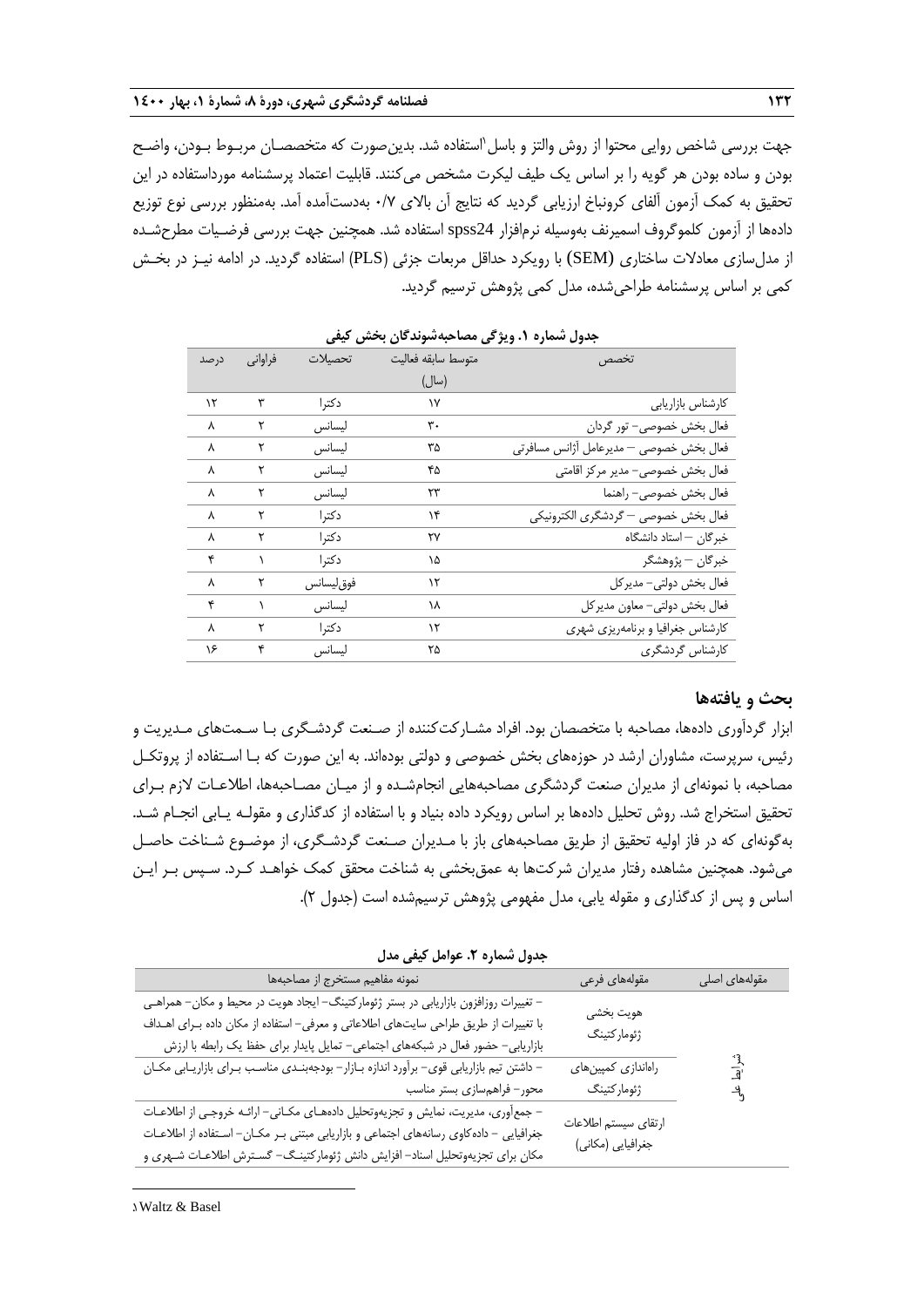**اقلیدی و همکاران / بررسی نقش ژئومارکتینگ و ارزشآفرینی آن بر توسعه زیرساختهای گردشگری شهری ... 133**

| نمونه مفاهيم مستخرج از مصاحبهها                                                        | مقولههاى فرعى           | مقولههای اصلی   |
|----------------------------------------------------------------------------------------|-------------------------|-----------------|
| گردشگری– مدیریت اطلاعات گردشگران از طریـق بسـتر بازاریـابی مکـان محـور– اسـتقرار       |                         |                 |
| سیستمهای درآمدزایی برای کاربران– تسهیل در آموزشهای سیستمهای مکان مبنا                  |                         |                 |
| ⊣رتقای آگاهی عمومی− تبادل دانش در زمینه گردشگری شهری− آموزش در زمینه حملونقل           | أموزش مناسب             |                 |
| مناسب– آموزشهای حفاظت از محیطزیست– آموزش سیستمهای مکانی                                | گردشگری                 |                 |
|                                                                                        | از سیستمهای مکانءبنا    |                 |
| -بهینهسازی سایتهای گردشگری-تبلیغات محلی-تبلیغات دیجیتال-استانداردسـازی و توسـعه        |                         | شرايط زمينهاى   |
| برند ملی گردشگری–ارتقای تصویر شهری مطلوب–شعار مناسب                                    | برند سازی شهری          |                 |
| –توسعه فرایندهای آمیخته ژئومارکتینگ–سرمایههای انسانی متخصص–اسـتفاده از رسـانههای       | انسجام ساختاري          |                 |
| فراگیر-بهسازی و ساماندهی زیرساختهای موجود                                              | گردشگری                 |                 |
| −واکنش به پیامهای تبلیغاتی−بررسی کارایی تبلیغات−تغییـر در الگوهـای رفتـاری گردشـگران   | ویژگی گردشگران          |                 |
| شهری-تغییر در الگوهای تصمیمگیری گردشگران شهری-بخشبندی بازار گردشگری                    |                         |                 |
| –موانع قانونی (پایدار نبودن قوانین و سیاستها و مشکلات رگولاتوری)–مشکلات زیرساختی–      |                         |                 |
| كاهش حمايت از بخش خصوصى                                                                | عوامل محيطى             | شرايط مداخله گر |
| –عدم منابع مالی کافی و شفاف–عدم گسترش اماکن گردشگری شهری–تجهیـزات نرمافـزاری           | عوامل زيرساختي          |                 |
| و سختافزاری                                                                            |                         |                 |
| -بهینهسازی مفاهیم جدید ژئومارکتینگ–شناسـایی اقـدامات دقیـق بازاریـابی-ارائـه سیسـتم    | استانداردسازى           |                 |
| اطلاعات مكانى مطلوب-تحليل مناطق بازارى                                                 |                         |                 |
| ⊣مکان معرفی سریع و جامع محصولات و خدمات به گردشگران از طریـق سیسـتم اطلاعـات           | ترویج گردشگری شهری      |                 |
| مطلوب–شفاف سازى اطلاعات–استفاده از $\operatorname{GIS}$ -تجزيهوتحليل اطلاعات جغرافيايي |                         | مقوله محورى     |
| ⊣نتظار گردشگران از ارائهدهنده خدمات شهری−فهم و درک گردشگران از خـدمات−شـناخت           |                         |                 |
| تصاویر ذهنی گردشگران نسبت به خـدمات شـهری–ارتباطـات سـریع و آسـان در مکانِهـای         | انتظارات گردشگران       |                 |
| گردشگری                                                                                |                         |                 |
| ⊣ستفاده از تخفیف – تکیه بر ارزش محوری گردشگری شهری−تمرکزی بر ارلهٔ □ خدمات             |                         |                 |
| جدید-ارتقای جایگاه ژئومارکتینگ در ذهن گردشگران-تـداعیات مثبـت گردشـگران از طریـق       | ارتقاي جايگاهيابي       |                 |
| ژئوماركتينگ                                                                            |                         |                 |
| −راہاندازی سوئیچ⊣یجاد طرحھـای ترفیعـی بـرای گردشـگران−انتخـاب کانالھـای تبلیغـاتی      |                         |                 |
| کارآمد–ایجاد باشگاه گردشگری شهری–استفاده سیستمهای اطلاعاتی آنلاین–توسعه بازارهای       | ارتقاى كانالهاى ارتباطي | نه<br>جغر       |
| محلى                                                                                   |                         |                 |
| -بهینهسـازی سیسـتمهای اطلاعـاتی مکـان محـور-بهینهسـازی کامـل مکانهـا و منـاطق          |                         |                 |
| گردشگری–ایجاد کمپین فروش و بازاریابی–ارائه اطلاعات منحصربهفرد فـرد–هوشـمتد سـازی       | ارزشأفريني              |                 |
| گردشگری شهری                                                                           |                         |                 |
| -ترغيب گردشگران بالقوه-بـازار گسترده بـراي تبليغـات گسـترده-حفـظ روابـط بلندمـدت بـا   | مزيت رقابتي             |                 |
| گردشگران شهری–توسعه محصول و معرفی مقصد جدید–افزایش راندمان و رقابتپذیری                |                         |                 |
| -رفاه اقتصاد محلی-رفاه سیستم طبیعی-کیفیت بخشی به خدمات گردشگری شـهری-ارتقـای           | رفاه و کیفیت زندگی      | پلے<br>لہ       |
| امکانات رفاهی و أسایش                                                                  |                         |                 |
| ⊣یجاد چشم نداز جامع–بهبود محصولات سبز گردشگری−دسترسی سریع و آسان به خـدمات−            | گردشگری پایدار          |                 |
| مدیریت گردشگری-مدیریت سواحل                                                            |                         |                 |

مدل پارادایمی این تحقیق بر اساس الگوی پارادایمی اشتراوس و کـوربین طراحـی شـد (شـکل ۱) بـاوجوداین عوامـل و شرایط، مدل و فرایند الگوی ژئومارکتینگ مبتنی بر توسعه زیرساختهای گردشگری شهری طراحی شد.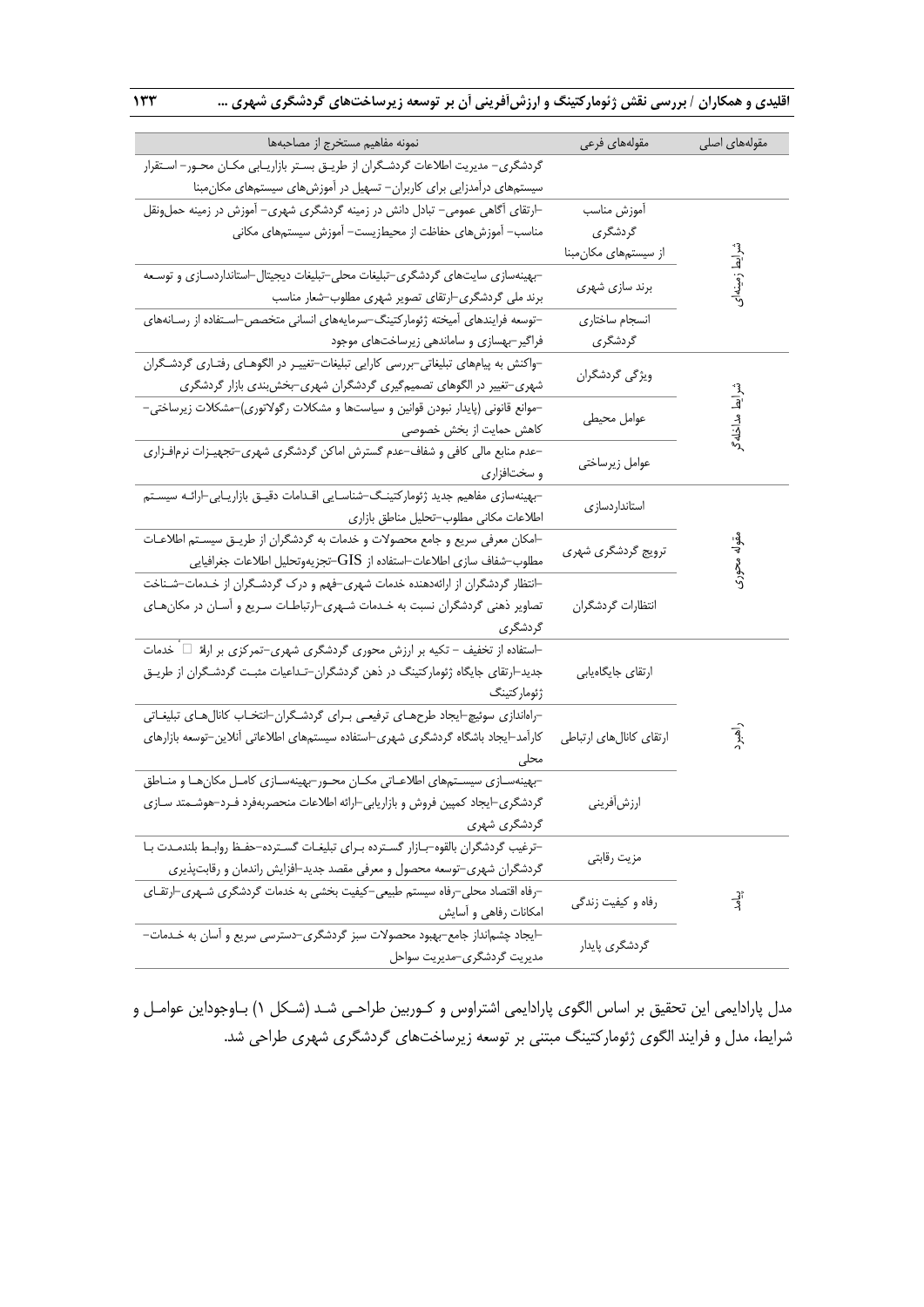

**شکل شماره .1 مدل زمینهای )پارادایمی( بسط دادهشده مستخرج از فرایند کدگذاری**

در انتهای فاز کیفی تحقیق و پس از کدگذاری دادهها، مقولـههای عمـده در قالـب یـک مـدل پـارادایمی )منظـور مـدل زمینهای) حول مقوله هستهای به یکدیگر ارتباط داده شدند (شکل ۲).



مالحظه میشود که 87 شاخص پرسشنامه به شش سازه هویت ژئومارکتینگ )دارای 3 بعد هویت بخشی ژئومارکتینـگ، راهاندازی کمپینهای ژئومارکتینگ، ارتقای سیسـتم اطالعـات جغرافیـایی )مکـانی((، سـاختار گردشـگری )دارای 3 بعـد آموزش مناسب گردشگری از سیستمهای مکان مبنا، برند سـازی شـهری، انسـجام سـاختاری گردشـگری)، ویژگیهـای محیطی (دارای ۳ بعد ویژگی گردشگران، عوامل محیطی، سرمایهگذاری/ تأمین مالی)، پتانسیل گردشگری (دارای ۳ بعـد استانداردسازی، ترویج گردشگری شهری، انتظارات گردشگران)، ارزشآفرینی (دارای ۳ بعد ارتقـای جایگاهیـابی، ارتقـای کانالهای ارتباطی، ارزشآفرینی) و توسـعه گردشـگری شـهری (دارای ۳ بعـد مزیـت رقـابتی، رفـاه و کیفیـت زنـدگی، گردشگری پایدار) می باشند، خلاصهشده است.

در ادامه با استفاده از نرمافزار pls بهمنظور تحلیل ساختار پرسشنامه و کشف عوامل تشـکیلدهنده هـر سـازه از بارهـای عاملی استفادهشده است. بار عاملی نشاندهنده این موضوع است که چه میزان از واریانسهای شـاخصها توسـ متغیـر مکنون خود توضیح داده میشود. مقدار این شاخص باید از ۴/. بزرگتر و در فاصـله اطمینـان ۹۵٪ معنـادار باشـد. نتـایج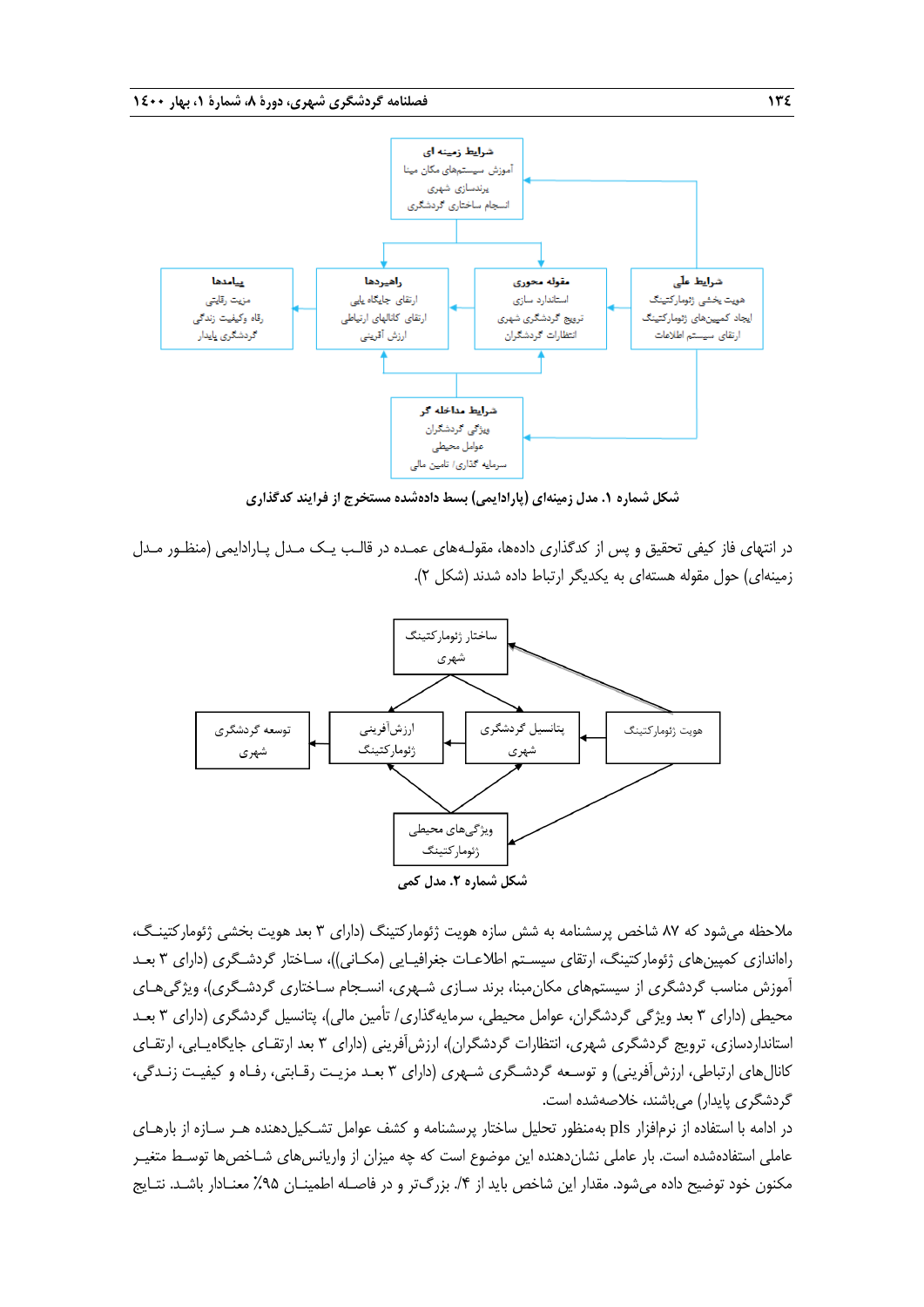نشان داد تمام بارهای عاملی از مقدار 0/4 بزرگتر شدهاند و بنابراین تمام آیتمها در مدل باقیمانده و دلیلی بـرای حـذف آنها وجود نخواهد داشت.

| <b>GOF</b> | $\sqrt{R^2}$       | $\sqrt{AVE}$ | ألفاي كرونباخ                        | $R^2$                                     | ${\sf CR}$                         | <b>AVE</b>                     | متغيرهاى پنهان                            |
|------------|--------------------|--------------|--------------------------------------|-------------------------------------------|------------------------------------|--------------------------------|-------------------------------------------|
| .1997      | $\cdot/\lambda$ ۴۷ | $\cdot$ /YAY | $\cdot/\lambda$ ۴۲                   | $\cdot/\gamma\Lambda$                     | $-M \cdot$                         | .1519                          | آموزش مناسب گردشگری از سیستمهای مکان مبنا |
|            |                    |              | $\cdot$ / $\wedge$ ۲۲                | $\cdot$ / $5\text{AY}$                    | $\cdot$ / $\wedge$ YY              | .7097                          | ارتقای جایگاهیابی                         |
|            |                    |              | $\cdot/\lambda$ ۳.                   | $.$ / $54\%$                              | $\cdot/\lambda$ ۶۷                 | .7071                          | ارتقاى سيستم اطلاعات جغرافيايي (مكاني)    |
|            |                    |              | $\cdot/\lambda V$                    | $\cdot$ /Y۵۱                              | $\cdot$ /9 $\cdot$ $\cdot$ $\cdot$ | .15.0                          | ارتقاى كانال هاى ارتباطى                  |
|            |                    |              | $\cdot$ /YSY                         | .7019                                     | $\cdot/\lambda$ ۴۳                 | .7019                          | ارزشأفريني                                |
|            |                    |              | .709                                 | $\cdot/\lambda$                           | $\cdot$ /9 $\cdot$ $\circ$         | $\cdot/\gamma \cdot \xi$       | استانداردسازى                             |
|            |                    |              | $\cdot/\wedge\wedge\wedge$           | $\cdot$ / $\vee\tilde{\vee}\tilde{\circ}$ | $\cdot$ /915                       | $\cdot$ / $\gamma\gamma\gamma$ | انتظارات گردشگران                         |
|            |                    |              | $\cdot$ /YY $\lambda$                | $\cdot$ / $\vee$ ۴۷                       | $\cdot/\lambda \cdot \lambda$      | $\cdot/\Delta$                 | انسجام ساختاري گردشگري                    |
|            |                    |              | .714                                 | $\cdot/\lambda$ ۳۴                        | .7915                              | .7544                          | برند سازى شهرى                            |
|            |                    |              | $\cdot / \lambda \lambda \Delta$     | $\cdot/\lambda$                           | .797.                              | $\cdot$ / $V$ ۴۳               | ترویج گردشگری شهری                        |
|            |                    |              | $\cdot$ / $\gamma$ ۹۴                | .1818                                     | .185                               | $\cdot$ / $5\lambda$           | راهاندازی کمپینهای ژئومارکتینگ            |
|            |                    |              | $\cdot/\lambda$ 94                   | $\cdot$ /YAY                              | $\cdot$ /9).                       | .7097                          | ارزشأفريني                                |
|            |                    |              | .114                                 | $\cdot/\lambda\lambda5$                   | .7977                              | $\cdot/\gamma\Delta$ .         | رفاه و کیفیت زندگی                        |
|            |                    |              | $\cdot/\gamma \cdot \xi$             | $\cdot$ /۴۹۵                              | $\cdot/\lambda \text{r} \Delta$    | .1579                          | سرمايه گذاري/ تأمين مالي                  |
|            |                    |              | $\cdot$ / $\wedge$                   | $\cdot/\cdot\cdot$                        | $\cdot/\lambda$ 95                 | $\cdot$ /074                   | شرايط زمينهاى                             |
|            |                    |              | $\lambda$ P $\lambda$                | $\cdot/\cdot\cdot$                        | .711                               | .1054                          | شرايط على                                 |
|            |                    |              | $\cdot/\Lambda\Upsilon$              | $\cdot/\cdot\cdot$                        | .71                                | $\cdot$ /۵۵۲                   | شرايط مداخله گر                           |
|            |                    |              | $\cdot/\lambda\Upsilon$              | $\cdot$ / $\gamma$ ۹                      | $\cdot/\lambda$ 94                 | $\cdot$ / $\vee$ ۳ $\vee$      | عوامل محيطى                               |
|            |                    |              | $\cdot$ / $\vee$ $\wedge$ $\uparrow$ | $\cdot/\lambda\backslash\Delta$           | $\cdot / \lambda \Delta \Upsilon$  | .7875                          | مزيت رقابتي                               |
|            |                    |              | .797                                 | $.$ / $54$                                | .7951                              | $\cdot/\Delta V$               | پتانسیل گردشگری                           |
|            |                    |              | $\lambda$ P $\lambda$                | $\cdot$ /Y۶۲                              | .1977                              | .1990                          | هويت بخشى ژئوماركتينگ                     |
|            |                    |              | $\cdot/\lambda \cdot \cdot$          | .719                                      | .187                               | .7009                          | ویژگی گردشگران                            |
|            |                    |              | .7979                                | .791                                      | .795.                              | $\cdot$ / $\Delta$ ۳۳          | توسعه گردشگری                             |
|            |                    |              | $\cdot/\lambda$ ۴۴                   | $\cdot/\lambda$ ۴۴                        | $\cdot/\lambda$ 9.                 | .1570                          | گردشگری پایدار                            |
|            |                    |              |                                      |                                           |                                    |                                |                                           |

**جدول شماره .4 شاخصهای روایی، پایایی و برازش مدل**

با کمک شاخص میانگین واریانس استخراجشده مشخص شد که تمـام سـازههای موردمطالعـه دارای میـانگین واریـانس استخراجشده بالاتر از ۰/۵ هستند. شاخصهای پایایی ترکیبی (CR) و آلفای کرونباخ جهـت بررسـی پایـایی پرسشـنامه استفادهشدهاند. تمامی این ضرایب باالتر از 0/7 میباشند و نشان از پایا بودن ابزار اندازهگیری میباشند.

| جدون کشتاره ». تنایج ارتقون کیلیک شان اندازه کیری و شان شاخلاری |                            |                                           |  |  |  |  |  |
|-----------------------------------------------------------------|----------------------------|-------------------------------------------|--|--|--|--|--|
| CV red                                                          | CV com                     | متغيرهاي پنهان                            |  |  |  |  |  |
| $\cdot$ / $\gamma\gamma$                                        | .1919                      | آموزش مناسب گردشگری از سیستمهای مکان مبنا |  |  |  |  |  |
| .4.5                                                            | .7097                      | ارتقای جایگاهیابی                         |  |  |  |  |  |
| $\cdot$ /٢۵۸                                                    | $\cdot$ /۴۲۱               | ارتقاى سيستم اطلاعات جغرافيايي (مكاني)    |  |  |  |  |  |
| $.$ /۴۴۷                                                        | .19.0                      | ارتقاى كانالهاى ارتباطي                   |  |  |  |  |  |
| $\cdot$ /٣ $\cdot$ ۵                                            | .7019                      | ارزشأفريني                                |  |  |  |  |  |
| .10Y5                                                           | $\cdot/\gamma \cdot f$     | استانداردسازى                             |  |  |  |  |  |
| $\cdot$ /53                                                     | $\cdot$ / $\gamma\gamma$ ۴ | انتظارات گردشگران                         |  |  |  |  |  |
| $\cdot/\tau\Lambda$                                             | .701                       | انسجام ساختاري گردشگري                    |  |  |  |  |  |
| .7845                                                           | .7588                      | برند سازی شهری                            |  |  |  |  |  |
| .19.8                                                           | $\cdot$ / $\gamma$ ۴۳      | ترويج گردشگري شهري                        |  |  |  |  |  |

**جدول شماره .5 نتایج آزمون کیفیت مدل اندازهگیری و مدل ساختاری**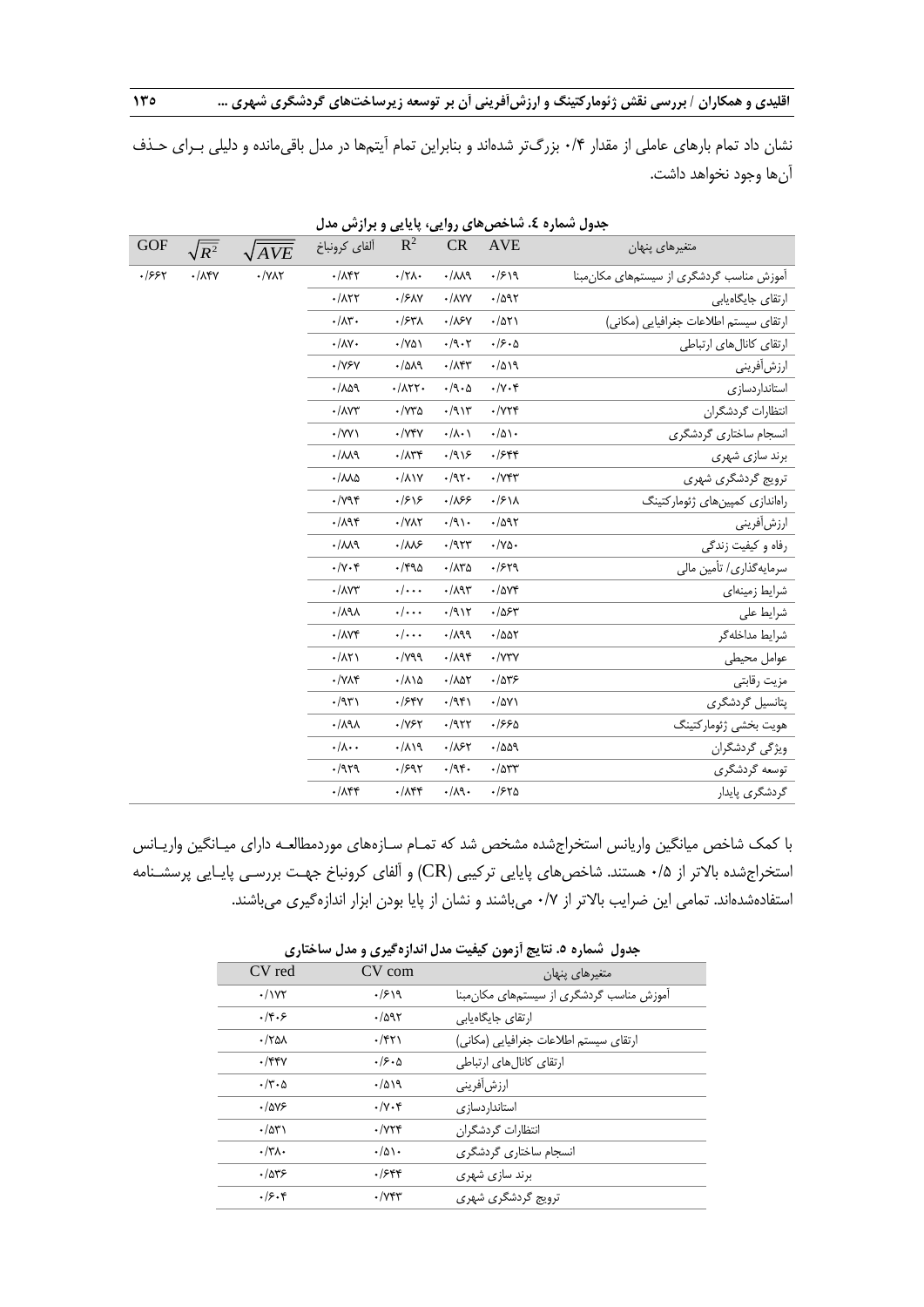| CV red                             | CV com               | متغيرهاي پنهان                 |
|------------------------------------|----------------------|--------------------------------|
| $\cdot$ /۳۹۲                       | $\cdot$ / $5\lambda$ | راهاندازی کمپینهای ژئومارکتینگ |
| $\cdot$ /۳ $\cdot$ ۴               | $\cdot$ /۳۹۲         | ارزشأفريني                     |
| ۶۶۴.                               | $\cdot$ /Ya $\cdot$  | رفاه و کیفیت زندگی             |
| $\cdot/\tau$ .                     | .1579                | سرمایهگذاری/ تأمین مالی        |
|                                    | $\cdot$ /۳۷۴         | شرايط زمينهاى                  |
|                                    | ۰/۳۵۱                | شرايط على                      |
|                                    | $\cdot$ /۴۵۲         | شرايط مداخله گر                |
| $\cdot$ / $\Delta \lambda \lambda$ | $\cdot$ /Y۳Y         | عوامل محيطى                    |
| $\cdot$ /۴۳۳                       | .785                 | مزيت رقابتى                    |
| .775 <sub>A</sub>                  | $\cdot$ /۵۷۱         | یتانسیل گردشگری                |
| .7015                              | ۶۶۵.                 | هويت بخشى ژئوماركتينگ          |
| $\cdot$ /۴۵۴                       | .7009                | ویژگی گردشگران                 |
| .775 <sub>A</sub>                  | $\cdot$ /۵۳۳         | توسعه گردشگری                  |
| $\cdot$ /550                       | ۳۶۲۵.                | گردشگری پایدار                 |
|                                    | $\cdot$ /۵۷۸         | میانگین کل                     |

نتایج حاصل از آزمون کیفیت مدل اندازهگیری و مدل ساختاری در جدول )5( آورده شده است و همانطور کـه مالحظـه میکنید برای تمامی متغیرهای موجود در پژوهش این شاخص مثبت بوده و میانگین کل این شاخص برابر 0/578 اسـت که نشان از کیفیت مطلوب و باالی مدل اندازهگیری میدهد. مقدار شاخص برازش )GOF )برابر 0/662 شده اسـت و از مقدار 0/4 بزرگتر شده است و نشان از برازش مناسب مدل دارد. به بیان سادهتر دادههای این پژوهش با ساختار عـاملی و زیربنای نظری تحقیق برازش مناسبی دارد و این بیانگر همسو بودن سؤاالت با سازههای نظری است.

**جدول شماره .6 نتایج حاصل از ضرایب مسیر و مقدار آماره value-t برای آزمون فرضیههای تحقیق**

| جهت                                                           | تأييد يا رد | ضريب تعيين            | نسبت بحرانى           | ضريب مسير         | فرضيه                              |  |
|---------------------------------------------------------------|-------------|-----------------------|-----------------------|-------------------|------------------------------------|--|
| تأثير                                                         | فرضيه       | $(R^2)$               | (t)                   | $(\beta)$         |                                    |  |
| $^{+}$                                                        | تأىد        | .158V                 | Y/YYV                 | .7.5              | هویت ژئومارکتینگ- >پتانسیل گردشگری |  |
| $\ddot{}$                                                     | تأىيد       | $\cdot$ / $\Delta$ ۳۸ | $\lambda$ A $\lambda$ | $\cdot/\gamma$ ۳۹ | ساختار گردشگری- >پتانسیل گردشگری   |  |
| $^{+}$                                                        | تأىيد       | .790                  | 5/19V                 | .705Y             | ویژگیهای محیطی- >پتانسیل گردشگری   |  |
| $^{+}$                                                        | تأىد        | $\cdot$ / $\sqrt{2}$  | 4/YA9                 | .79.              | پتانسیل گردشگری- >ارزشآفرینی       |  |
| $\ddot{}$                                                     | تأىيد       | .7517                 | $f/\gamma\lambda$     | $\cdot$ /198      | ساختار گردشگری- >ارزشآفرینی        |  |
| $\ddot{}$                                                     | تأىيد       | $.$ /۶۴۳              | $\lambda$ /194        | .791              | ویژگیهای محیطی- >ارزش[فرینی        |  |
| $^{+}$                                                        | تأىيد       | .1597                 | $TV$ . $SV$           | .77               | ارزش آفرینی- >توسعه گردشگری        |  |
| t >1.96 Significant at P<0.05,  t >2.58 Significant at P<0.01 |             |                       |                       |                   |                                    |  |

شکل )3( مدل معادالت ساختاری شاخصهای پرسشنامه را در حالت تخمین اسـتاندارد نشـان میدهـد. مـدل در حالـت معناداری ضرایب میباشد و تمامی ضرایب در سطح خطای 5 درصـد آزمـون میشـوند. مقـادیر آزمـون معنـاداری )تـی( بزرگتر از ۱/۹۶ یا کوچکتر از ۱/۹۶– نشان دهنده معنادار بودن روابط میان شاخصها و متغیرهای مکنون متنـاظر خـود است.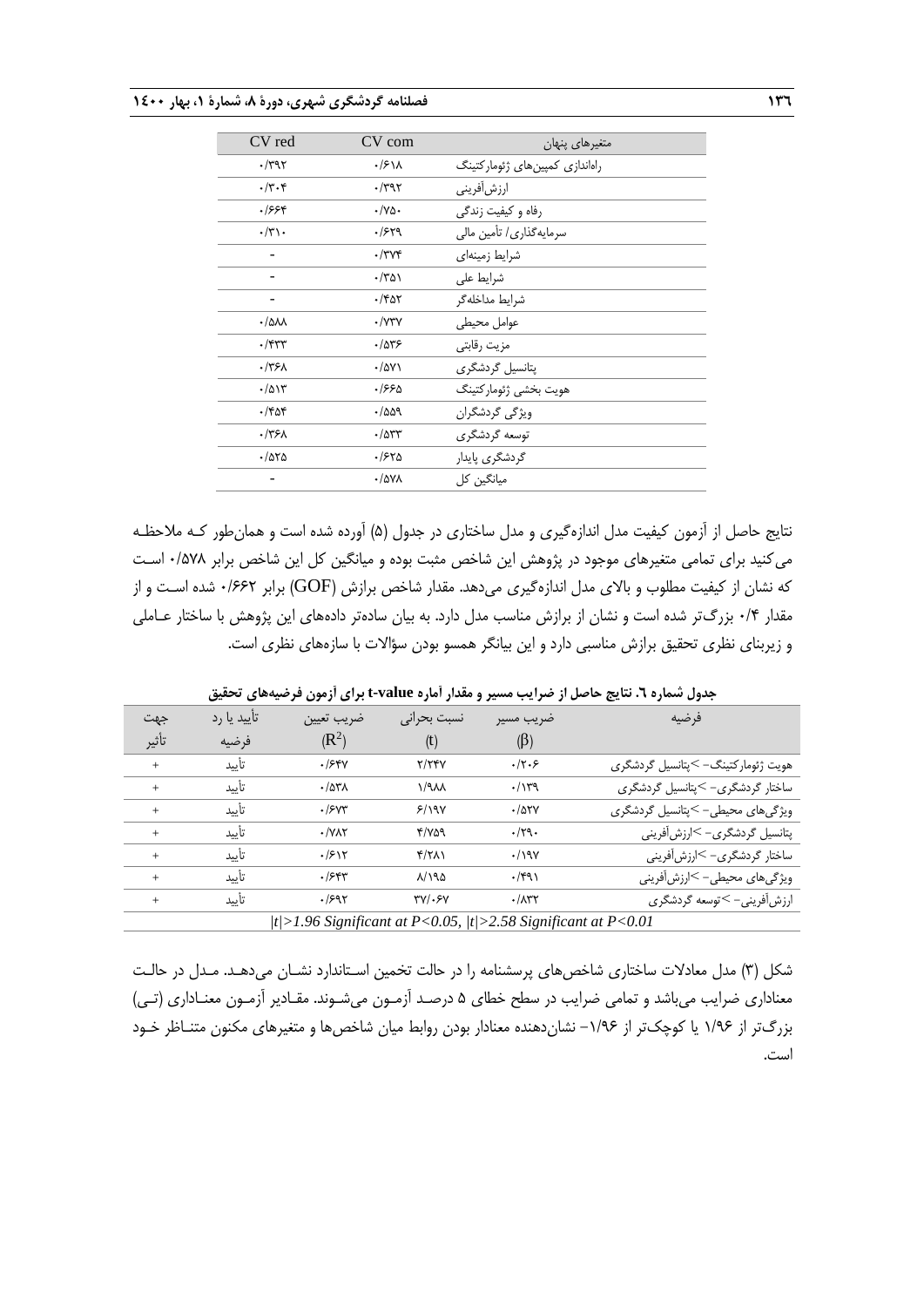

**شکل شماره .3 مدل معادالت ساختاری در حالت استاندارد**

## **نتیجهگیری**

هدف از پژوهش حاضر بررسی نقش ژئومارکتینگ بر توسعه زیرساختهای گردشگری شهری مشهد میباشـد. در فراینـد خلق نظریه مرحله اصلی نظریهپردازی داده بنیاد است که محقق بر اساس نتایج کدگذاری باز و محوری بـه ارائـه نظریـه میپردازد. بر این اساس در مدل پـارادایمی هویـت ژئومارکتینـگ ایجادکننـده الگـوی ژئومارکتینـگ مبتنـی بـر توسـعه زیرساختهای گردشگری شهری میباشد. این رویکرد ممکن است دارای نقاط قوت و ضـعفهایی باشـند کـه در زمـان مطالعه و گردآوری مصاحبه در شرایط گذار نقش بسزایی دارند. در این میان پدیده اصلی و استراتژیهای پاسـخگویی بـه آن مهم است، که در یک بستر و شرایط مداخلهگر فعالیت میکند و زمینه را برای خلق نظریه جدید هموار میکند. نتـایج بخش کیفی پژوهش که با مصاحبه کدگذاری انجام شد نشان داد که شرایط علی شـامل، هویـت بخشـی ژئومارکتینـگ، راهاندازی کمپینهای ژئومارکتینگ، ارتقای سیستم اطلاعـات جغرافیـایی (مکـانی) میباشـد و شـرایط زمینـهای شـامل، آموزش مناسب گردشگری از سیستمهای مکانمبنا، برند سازی شهری، انسـجام سـاختاری گردشـگری بـوده و شـرای مداخلهگر شامل ویژگی گردشـگران، عوامـل محیطـی، سـرمایهگذاری/ تـأمین مـالی میباشـد. مقولـه محـوری شـامل استانداردسازی، ترویج گردشگری شهری، انتظارات گردشگران میباشـد. راهبردهـا شـامل ارتقـای جایگاهیـابی، ارتقـای کانالهای ارتباطی، ارزشآفرینی بوده و پیامدها شامل مزیت رقابتی، رفاه و کیفیت زندگی و گردشـگری پایـدار میباشـد. نتایج بهدستآمده از ضرایب معادالت ساختاری نشان میدهد تأثیر هویت ژئومارکتینگ بر پتانسیل گردشـگری، مقـدار t )2/247( برای این پارامتر و ضریب مسیر ،0/206 تأثیر ساختار ژئومارکتینگ بر پتانسـیل گردشـگری مقـدار t( 1/988 )و ضریب مسیر 0/139 و تأثیر ویژگیهای محیطی بر پتانسیل گردشگری مقدار t( 6/197 )و ضریب مسـیر 0/527 و تـأثیر پتانسیل گردشگری بر ارزشآفرینی مقدار t( 4/759 )و ضریب مسیر 0/290 و تأثیر ساختار گردشـگری بـر ارزشآفرینـی مقدار t( 4/281 )و ضریب مسیر 0/197 و ویژگی محیطی ژئومارکتینگ بر ارزشآفرینی ژئومارکتینـگ مقـدار t( 8/195 ) برای این پارامتر ضریب مسیر برابر با 0/491 و درنهایت تـأثیر ارزشآفرینـی بـر توسـعه زیرسـاخت گردشـگری مقـدار t )37/067( و ضریب مسیر 0/832 تأیید میشود. درنهایت اینکه متغیر ژئومارکیتینگ و ارزشآفرینی به میـزان 0/832 بـر توسعه زیرساختهای گردشگری تأثیرگذار میباشد. نتیجه این فرضیه با نتایج پژوهشهای ویتا و همکاران )2015(، جان لیتل )2012( و نقیبی )1396( خوش جو یانگ و ژوا )2012(، جبلی و آبکار )1396( و مدبرنیا و همکاران )1396( مطابقت دارد.

یافتههای این پژوهش حاکی از آن است که برای تبدیل شهر مشهد به یک مقصد گردشگری شـهری ضـمن توجـه بـه تمامی مقولهها و زیر مقولههای شناساییشـده در ایـن پـژوهش، بـا اسـتفاده از مـدل ارائهشـده و اطالعـات و دادههـای ژئومارکتینگ، برای برنامهریزی اراضی شهری و مکانیابی نیازهای شهری و گردشگری، طراحی و اجرای تمامی پروژهها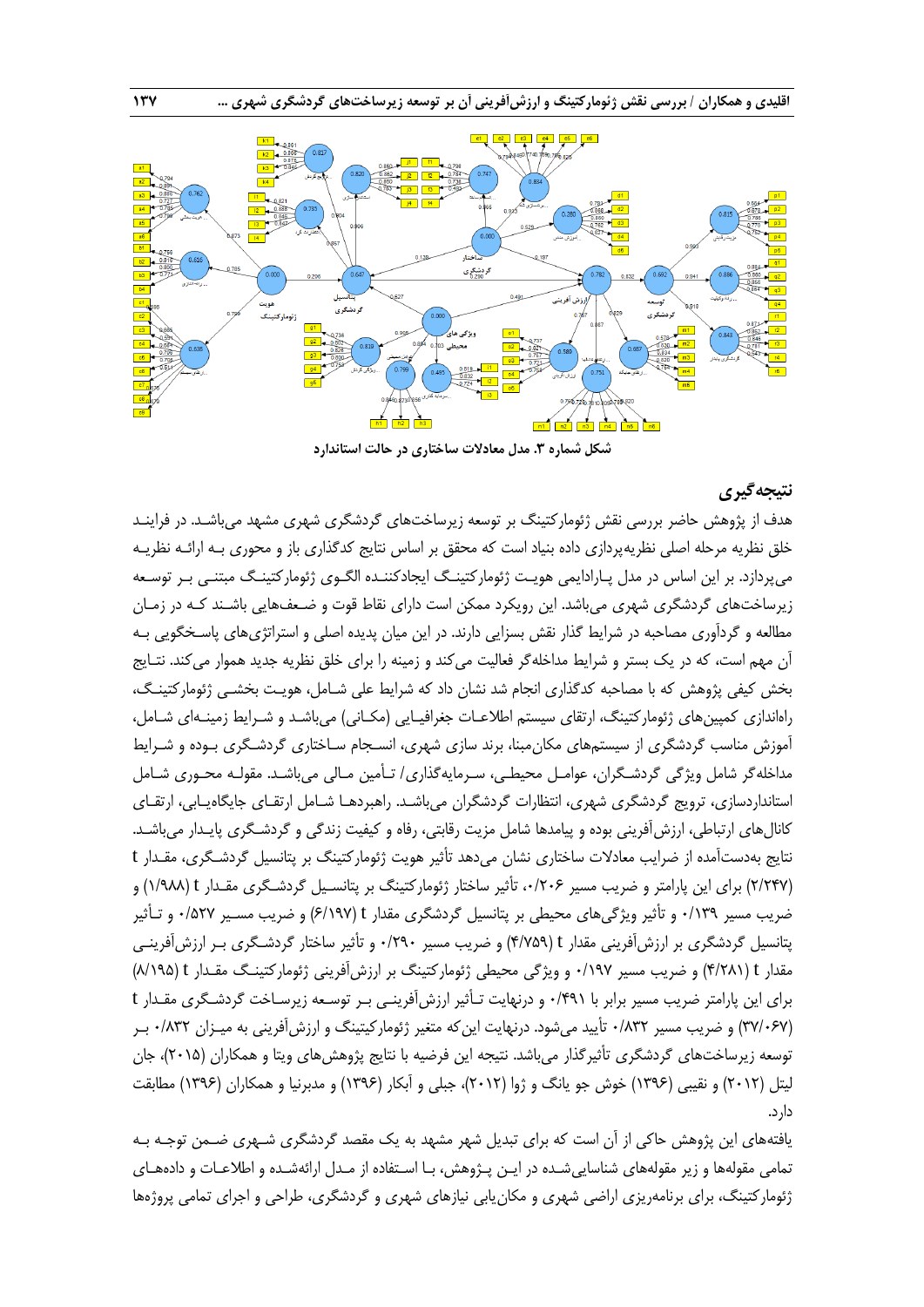را ملزم به داشتن پیوست گردشگری پایدار نموده و دسترسی به آنها از طریق نقشههای دیجیتالی ممکن باشد. با توجـه به اهمیت صنعت گردشگری بهعنوان پیشران اقتصادی و نقش آن در توسـعه پایـدار شـهری، بـه نظـر میرسـد توسـعه زیرساختهای گردشگری شهری با رویکـرد بازاریـابی مکان۵مبنـا (ژئومارکتینـگ) مسـیر امیدوارکننـدهای بـرای توسـعه زیرساختهای گردشگری شهری ایجاد نماید و قدرت تأثیرگذاری بر مقاصـد گردشـگری شـهری را در سـطوح مختلـف داشته باشد. بر اساس نتایج حاصل از تـأثیر هویـت ژئومارکتینـگ بـر پتانسـیل گردشـگری، پیشـنهاد میگـردد مـدیران سناریوهایی را طراحی کنند که امکان طراحی استراتژیهای مناسب برای برنامهریزی سرزمینی و مدیریت مقصـد/مناطق گردشگری شهری فراهم شود. دلیل این امر این است که بازاریابی ژئو از دو منظر هویتی بـه متغیرهـا نزدیـک میشـود: محیط جغرافیایی و گردشگر. بر اساس نتایج حاصل از تأثیر ساختار ژئومارکتینگ بر پتانسیل گردشگری، پیشنهاد میگردد برای تجزیهوتحلیل و درك پتانسیل گردشگری در زمان واقعی بهمنظور تسهیل تعامل بازدیدکنندگان بـا منـاطق اطـراف کمک به مدیران مقاصد گردشگری برای تصمیمگیری بهتر برای افزایش کارایی و بهبود کیفیت تجارب گردشگری انجام گردد. بر اساس نتایج حاصل از تأثیر ویژگیهای محیطی ژئومارکتینگ بر پتانسیل گردشگری، پیشنهاد میگـردد سیسـتم های ارائهدهنده خدمات مکانمبنا، اطالعات متنوع مکانی وسیع و متنوعی را از قبیل موقعیت مکانی و مسیر دسترسی به جاذبهها و امکانات شهری، مراکز اقامتی و پذیرایی، مراکز درمانی، فروشگاههای سـوغات و صنایعدسـتی، فروشـگاههای بزرگ، جایگاههای سوخت و... را در قالب نقشههای گرافیکی دیجیتالی به همراه مشخصات توصیفی آنها شـامل فاصـله مکانی و زمانی، مسیریابی، قیمت و کیفیت خدمات و فاصله با سایر مراکز و... را برای راهنمایی و اطالعرسانی شهروندان و گردشگران ارائه و در نتیجه تسهیل و تقویت روابط گردشگر (مشتری) و جامعه میزبان (فروشنده) را ممکن مینمایند. با توجه به نتایج حاصل از تأثیر پتانسیل گردشگری بر ارزشآفرینی ژئومارکتینگ، پیشنهاد میگـردد بـا اسـتفاده از سیسـتم ژئومارکتینک در یک مقصد گردشگری، اجازه دهند تا مطالعات دقیقتری در صورت وجود اطالعـات مناسـب، بـهویژه در مورد رفتارهای مبتنی بر ارزشآفرینی گردشگران و نقاط ضعف و پتانسیل مقصد شهری انجام شود. این امر نقش مهمـی در درك توزیع فضایی امکانات، زیرساختها، مراکز سرگرمی و خدمات در مناطق گردشگری شهری دارد بر اساس نتایج حاصل از تأثیر ساختار گردشگری بر ارزشآفرینی ژئومارکتینگ، پیشنهاد میشود مدیریت شهری میتواند با تمرکز بر ارتقای شاخصهای بهدستآمده در این مدل بومی، برای ارتقا و تبدیل شهر خود به یـک مقصـد گردشـگری شهری بر مبنای ارزشآفرینی ژئومارکتینگ گام برداشته و اقـدام نماینـد. بنـابراین بیـان برنامـههای ســاخت و توســعه گردشـگری و تشریح اهداف و چشم|نداز این صنعت از سوی متولیان امر به فعالان این عرصه میتواند شـرایط تعامـل و پیشرفت بهمراتب بهتری را ایجاد نماید. بر اساس نتایج حاصل از تأثیر ویژگـی محیطـی ژئومارکتینـگ بـر ارزشآفرینـی ژئومارکتینگ، پیشنهاد میشود تشکیل بخش مدیریت بازاریـابی مقصـد مبتنـی بـر فنآوریهـای نـوین و مکانمبنـا در

سازمانهای مدیریت شهری باهدف بازاریابی اثربخش و یکپارچهسازی اعضا و ارکان نظام مـدیریت گردشـگری شـهری پیشنهاد میشود. بر اساس نتایج حاصل از تأثیر ارزشآفرینی ژئومارکتینگ بر توسعه گردشگری شهری، پیشنهاد میشـود در برنامهریزیهای شهری، برای تبدیل شهرها به مقصد گردشگری شهری، میبایست با استفاده از اطالعات و دادههـای ژئومارکتینگ، ضمن برنامهریزی اراضی و مکانیابی نیازهای شهری، طراحی و اجرای تمامی پروژهها را ملزم بـه داشـتن پیوست گردشگری پایدار نمایند، بهگونهای که طرحها، المانهـا و رویـدادهای شـهری از ویژگـی جـذابیت بـرای جـذب

> **تقدیر و تشکر** بنا به اظهار نویسنده مسئول، این مقاله حامی مالی نداشته است.

گردشگران برخوردار باشند و دسترسی به آنها از طریق نقشههای دیجیتالی ممکن باشد.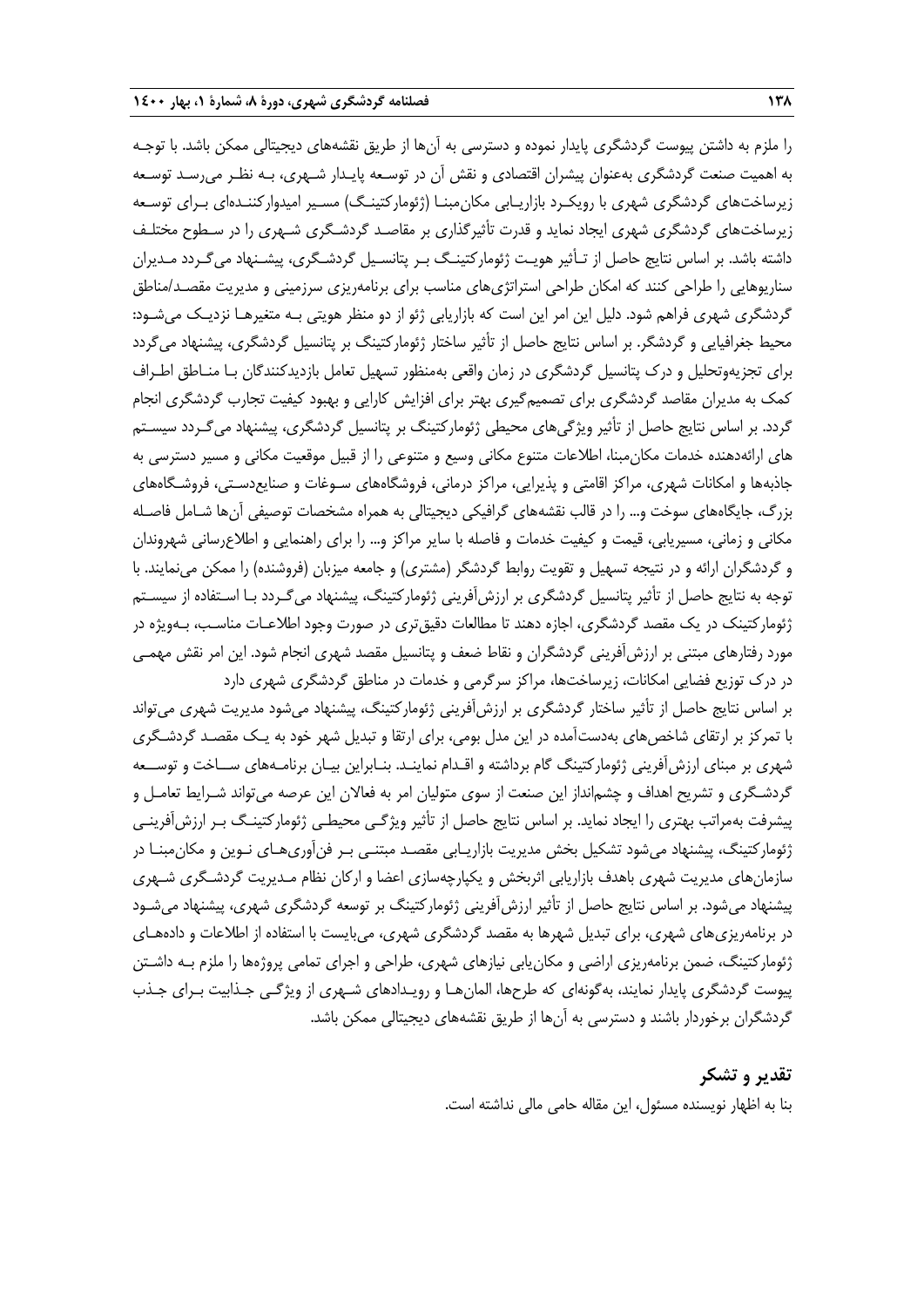**منابع**

- 1( افصح حسینی، فاطمه السادات؛ ذبیحی، حسین؛ جهانشاهلو، لعال )1398( بررسـی علـی زیرسـاختهای گردشـگری و رقابـت مکانی مقصدهای گردشگری در مناطق خشک، مطالعه موردی: کویر مرنجاب، فصلنامه گردشگری شهری، دوره ۶ شماره ۳، صص. .125-139
- 2( اکبریان رونیزی، سعیدرضا و رستگار، ابراهیم )1398( تحلیل و اولویتبندی مؤلفههای آمیخته بازاریابی در توسعه گردشـگری شهری، مورد: کلان شهر شیراز، فصلنامه پژوهش و برنامهریزی شهری، دوره ۱۰، شماره پیاپی ۳۸، صص. ۳۸-۲۵.
- 3( بهبودی، امید؛ رجوعی، عظیم؛ زارعی، عظیم؛ شجاعی باغینی، گلنار )1397( طراحی الگوی معیارهای ارزیابی عملکرد بازاریابی در صنعت گردشگری ایران، فصلنامه علمی پژوهشی گردشگری و توسعه، دوره ۷، شماره ۴، صص.۸۲-۶۱.
- 4( جبلی، گیل آوا و آبکار، علیرضا )1396( ارائه راهبرد مؤثر برای بازاریابی محصول بر اساس نفوذ بازاریابی آمیخته بر تصمیمات خریداران، دومین کنفرانس بینالمللی مدیریت و حسابداری، تهران.
- 5( جوانشیری، مژده؛ حنایی، تکتم؛ سیدالحسینی، سید مسلم؛ سعیدی مفرد، ساناز )1399( نقش ارزشهای فرهنگی در اضـطراب مسیریابی گردشگران مطالعه موردی: منطقه ۸ شهرداری مشهد، فصلنامه گردشگری شهری، دوره ۷، شماره ۴، صص. ۱۹–۱.
- 6( رحمتی، صفر قائد و دانشمندی، نغمه )1397( تحلیل الگوهای فضایی گردشگری شهری )مطالعه موردی: فضاهای گردشگری شهر اصفهان)، پژوهش های جغرافیای انسانی، دوره ۵۰، شماره ۴، صص. ۹۶۱ – ۹۴۵.
- 7( طاهری، محمدرضا )1388( کاربرد سیستمهای اطالعات جغرافیایی (GIS (در راهانـدازی سیسـتم گردشـگری الکترونیکـی، مجموعه مقاالت دومین کنفرانس شهر الکترونیکی، 3 و 4 خردادماه، تهران.
- 8( فرجی سبکبار، حسنعلی؛ آزادی قطار، سعید؛ رضایی، عبدالعلی )1391( خدمات مکانمبنا (LBS (در خدمت مدیریت بازاریابی گردشگری مطالعه موردی: شهر بابلسر، فصلنامه اطلاعات جغرافیایی (سپهر)، دوره ۲۱، شماره ۸۱، صص. ۲۲–۲۹.
- 9( قاسمی، مسلم؛ شرفی، حجتاهلل؛ جعفری، مرضیه؛ شیخ علی پور، بهزاد )1395( رتبهبندی زیرساختهای گردشگری شهری با استفاده از تکنیک کوپراس (مطالعه موردی: استان زنجان)، فصلنامه گردشگری شهری، دوره ۳، شماره ۰، صص.۴۱-۳۱.
- 10( مدبرنیا، یاسمن؛ عسگری، مریم؛ طالقانی، محمد )1396( تأثیر آمیخته بازاریابی سبز بـر تصـمیم خریـد سـبز مصـرفکنندگان )موردمطالعه: مصرفکنندگان محصوالت لبنی شرکت کاله در استان گیالن(، اولین کنفرانس ملی مطالعات نـوین مـدیریت در ایران.
- 11( موسوی وند، جعفر و ساسان پور، فرزانه )1392( ارزیابی نقش زیرساختهای شهری جهت تعیین قطب گردشگری با اسـتفاده از مدلهای AHP و TOPSIS( مطالعه موردی: استان مازندران(، فصلنامه فضای گردشگری، دوره ،1 شماره ،1 صـص. -82 .65
- 12( نقیبی، مریم؛ فیضی، محسن؛ خاكزند، مهـدی )1396( توسـعه گردشـگری در رود درهـای درکـه، اولـین کنگـره بینالمللـی پژوهشهای علوم میانرشتهای در شهرسازی و معماری، تبریز
- 13) Adebayo, AK. & Iweka, AC. (2014) Optimizing the sustainability of tourism infrastructure in Nigeria through design for deconstruction framework.
- 14) Afsahhosseini, fatemehalsadat. & zabihi, hossein. & jahanshahloo, laala. (2019) Causative Investigating the Infrastructure of Tourism and Location Competitiveness of Tourism Destination in Arid Regions, Case Study: Maranjab Desert, Journal of Urban Tourism, Vol.6, No.3, pp.125-139 (in Persian).
- 15) Ahmadizad, Arman. & Varmaghani, Maryam. & Kafcheh, Parviz. (2017) A Pattern for the Effective Factors influencing the Adoption and Implementation of the E-marketing in the Tourism industry, Journal of Business Administration Researches, Vol.9, No.17, pp.197-224.
- 16) Akbarian Ronizi, Saeed Reza. & Rastegar, Ebrahim. (2019) The Analysis and prioritization of marketing mix components in the tourism development (Case study: Shiraz metropolis), Journal of Urban Planning and Research, Vol.10, No. 38, pp.25-38 (in Persian).
- 17) Ali, A. & Frew, A, J. (2014) ICT and sustainable tourism development: an innovative perspective, Journal of Hospitality and Tourism Technology, Vol.5, No.1, pp.2-16.
- 18) Ata, G. G. & Parvin. D. & Maryam. G. (2016) Ranking Tourism Attractions Based on Potential to Attract Tourists by Using Numerical Taxonomy Model (Case: City of Khoy), Urban Economics and Management, Vol.5, No.4, pp.119- 132.
- 19) Behbudi, Omid. & Rojui, Morteza. & Zarei, Azim. & Shojaee, Golnar. (2018) Designing the Model of Evaluation of Marketing Performance in the Tourism Industry of Iran, Journal of Tourism and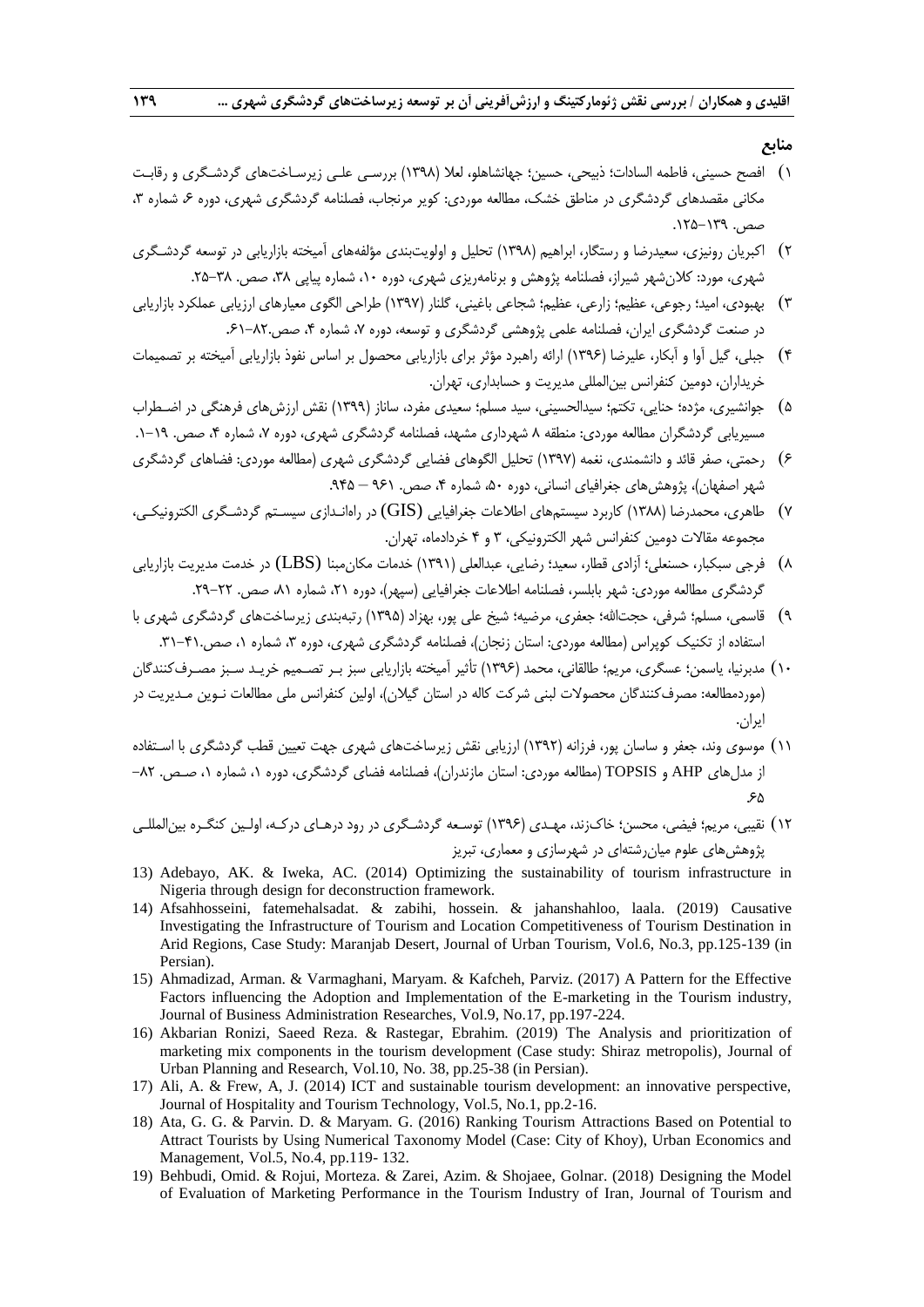Development, Vol.7, No.4, pp.61-82 (in Persian).

- 20) Brimicombe, Allan. & Li, Chao. (2009) Location-based services and geo-information engineering, Publishers Wiley.
- 21) Buhalis, D. & Amaranggana, A. (2013) Smart tourism destinations. Information and communication technologies in tourism, Publishers Springer.
- 22) Carlisle, Sheena. & Johansen, Aleksander. & Kunc, Martin. (2016) Strategic foresight for (coastal) urban tourism market complexity: The case of Bournemouth, Tourism management, No.54, pp.81- 95.
- 23) Chasco, C. (2003) El Geomarketing y la distribución commercial, Investigación y Marketing, No.79, pp.6-13.
- 24) Ergun, Mustafa. & Uyguçgil, Hakan. & Atalik, Özlem. (2020) Creating a geodemographic classification model within geo-marketing: the case of Eskişehir province, Bulletin of Geography, Socio-economic Series, Vol.47, No.47, pp.45-61.
- 25) Ferreira, S. (2011) Geo-segmentación y geo-posicionamiento en el análisis de las preferencias de los turistas: La geometría al servicio del marketing, Estudios y Perspectivas en Turismo, No. 20, pp.842- 854
- 26) Ghaed Rahmati, Safar. & Daneshmandi, Naghmeh. (2019) Analysis of Urban Tourism Spatial Pattern (Case Study: Urban Tourism Space of Isfahan City), Journal of Human Geography Reserch Quarterly, Vol.50, No.4, pp.945-961 (in Persian).
- 27) Ghasemi, Moslem. & Sharafi, hojjat allah. & Jafari, Marzieh. & Shaykhalipour, Bahzad. (2017) Ranking the urban tourism infrastructure with the use of Copra's technique. Case study: Zanjan province, Journal of Urban Tourism, Vol.3, No.1, pp.31-41 (in Persian).
- 28) Grimmeau, J. & Roelants, M. (1995) Geomárketing: une presentation a travers huit ans de practique, Revue Belge de Géographie, Vol.119, pp.289-306.
- 29) Guo, Y. & Liu, H. & Chai, Y. (2014) The embedding convergence of smart cities and tourism internet of things in China: An advance perspective, Advances in Hospitality and Tourism Research, Vol.2, No.1, pp.54–69.
- 30) Harris, R. (2003) An introduction to mapping the 2001 Census of England and Wales, Society of cartographers Bulletin, No.37, pp.39-42.
- 31) Javanshiri, Mozhdeh. & Hanaee, Toktam. & Seyed Seyedolhosseini, Moslem. & Saeedi Mofrad, Sanaz. (2021) The Role of Cultural Values in Tourist Wayfinding Anxiety Case Study: District 8 of Mashhad Municipality, Journal of Urban Tourism, Vol.7, No. 4, pp. 1-19 (in Persian).
- 32) Jebli, Gil Ava & Abkar, Alireza. (2017) Presenting an effective strategy for product marketing based on the influence of mixed marketing on buyers' decisions, Second International Conference on Management and Accounting, Tehran.
- 33) Latour, P. & Le Floch, J. (2001) Géomárketing: principes, méthodes et applications, Paris: Éditions d'Organisation.
- 34) Maryse, Boivina. & Georges A, Tanguay. (2019) Analysis of the determinants of urban tourism attractiveness: The case of Québec City and Bordeaux, Journal of Destination Marketing & Management, Vol.11, pp.67-79.
- 35) Modabernia, Yasman. & Asgari, Maryam. & Taleghani, Mohammad. (2017) The effect of green marketing mix on consumers' green purchasing decision (Case study: Consumers of Kaleh dairy products in Gilan province), the first national conference on modern management studies in Iran (in Persian).
- 36) Mousavivand, Jafar. & Sasanpour, Farzaneh. (2013) Evaluation of the role of urban infrastructure to determine the tourism hub using AHP and TOPSIS models (Case study: Mazandaran province), Journal of Tourism Space, Vol.1, No.1, pp.82-65 (in Persian).
- 37) Naghibi, Maryam. & Feizi, Mohsen. & Khakzand, Mehdi. (2017) Tourism Development in Darkeh Rivers, First International Congress of Interdisciplinary Science Research in Urban Planning and Architecture, Tabriz (in Persian).
- 38) Pilar, M. & Zaragoza, P. (2019) Application of geomarketing to coastal tourism areas, Tourism & Management Studies, Vol.15, pp.7-16
- 39) Ramadani, V. & Zendeli, D. GërguriRashiti, SH. (2018) Impact of geomarketing and location determinants on business development and decision making, Competitiveness Review An International Business Journal incorporating, Journal of Global Competitiveness, Vol.28, No.1, pp.285-302
- 40) Ritchie, J. R. B. & Crouch, G. I. (2011) The competitive destination: A sustainable tourism perspective, New York, NY, CABI Pub.
- 41) Sabokbar Faraji, Hassan Ali. & Azadi Ghatar, Saeed. & Reza'ii, Abdol Ali. (2012) Location Based Services (LBS) in the service of tourism marketing management (Case study: Babolsar city), Journal